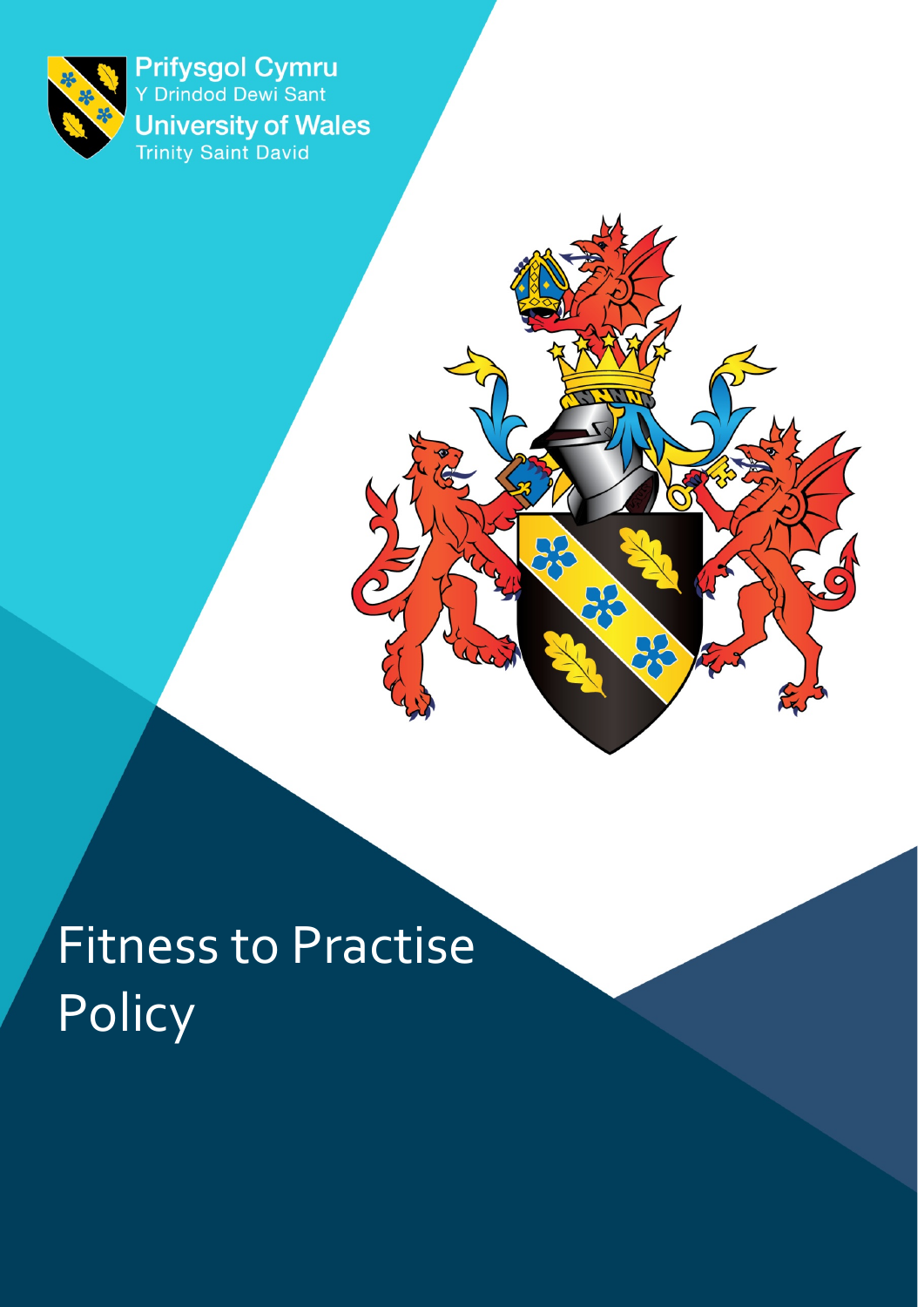## Contents

| 1  |  |
|----|--|
| 2  |  |
| 3  |  |
| 4  |  |
| 5  |  |
| 6  |  |
| 7  |  |
| 8  |  |
| 9  |  |
| 10 |  |
| 11 |  |
| 12 |  |
| 13 |  |
| 14 |  |
| 15 |  |
| 16 |  |
| 17 |  |
| 18 |  |
| 19 |  |
| 20 |  |
| 21 |  |
| 22 |  |
| 23 |  |
| 24 |  |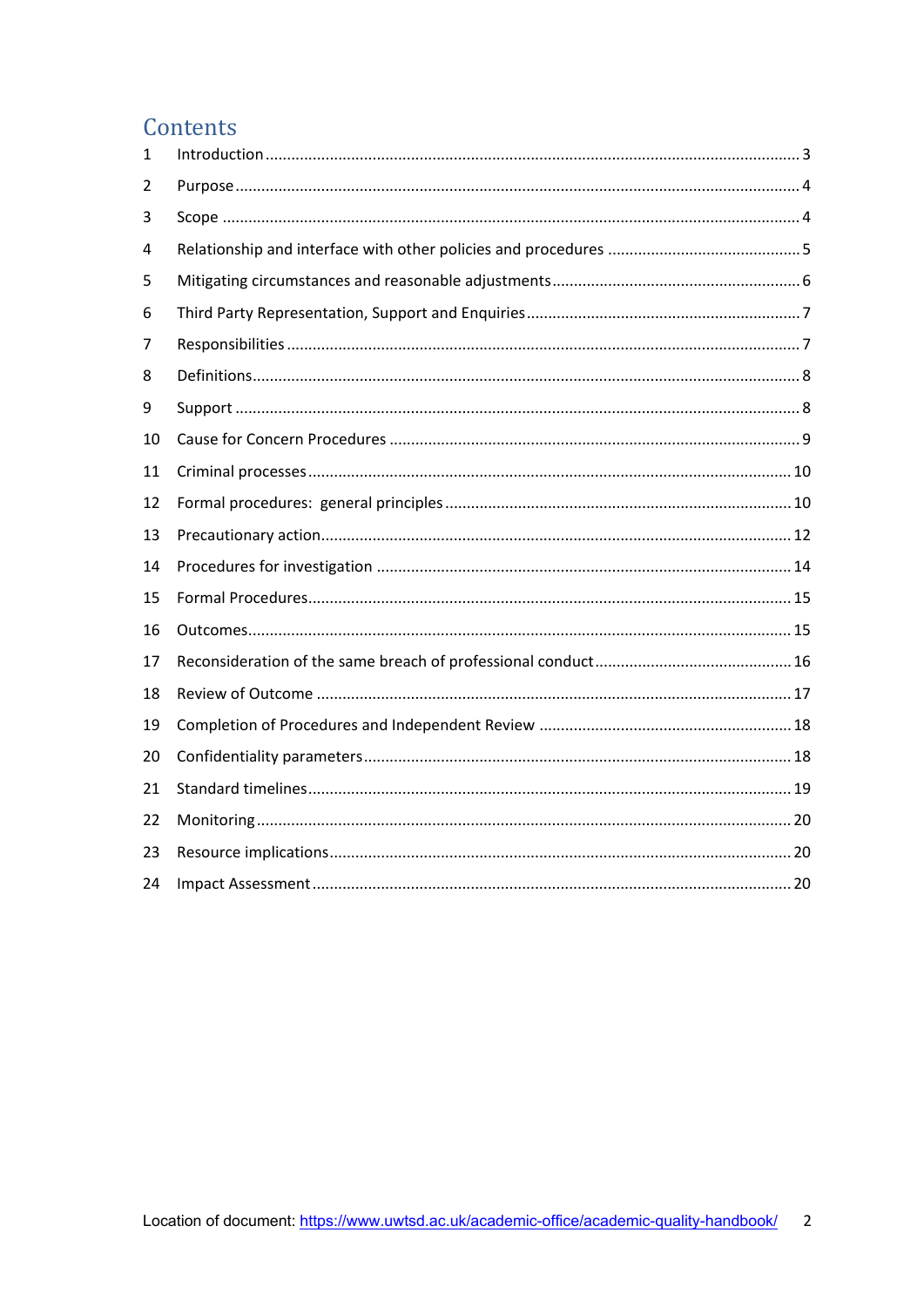# <span id="page-2-0"></span>1 Introduction<br>1.1 This policy cove

- This policy covers the University's procedures in relation to Fitness to Practise and outlines the procedures that should be followed where there is cause for concern in relation to Fitness to Practise.
- 1.2 The University offers a wide range of professionally focused programmes. For a number of programmes of study, students must satisfy the University that they meet the requirements of professional bodies. The University may be required to sign a declaration confirming that an individual is a safe and suitable entrant to the given profession and is Fit to Practise.
- 1.3 Students enrolled on professionally focused programmes of study are required to display appropriate professional behaviour during their studies. This is behaviour that:
	- a) conforms to the relevant code of professional conduct or practise (if any);
	- b) is consistent with the behaviour required by the relevant profession and by the employers of such professional staff;
	- c) does not jeopardise or put at risk the welfare, wellbeing or safety of others, including those within the university community, professional staff, patients, pupils, clients, or members of the public;
	- d) does not jeopardise or put at risk the student's own welfare, wellbeing, or safety;
	- e) safeguards public confidence in the profession.
- 1.4 Examples of circumstances that might render a student Unfit to Practise are given below. This list is not exhaustive, and the examples may not all be applicable to every programme.

*Unprofessional Conduct*

- a) Offences against the vulnerable, including children, the elderly and the mentally impaired;
- b) Exploiting the vulnerability of a child, patient or professional client, including establishing a sexual relationship;
- c) Chronic drug or alcohol abuse;
- d) Acting in a violent or aggressive manner on or away from University premises;
- e) Conviction of a criminal offence;
- f) Intimidation of fellow students, pupils, patients, professional clients or staff;
- g) Failure to rectify behaviour that has been subject to any actions under the University's regulations;
- h) Non-academic misconduct offences;
- i) Bullying and Harassment offences;
- j) Repeated inappropriate behaviour or attitude;
- k) Falsification of patient, client or other professional records or providing false or inaccurate statements or answers on self-declaration forms;
- l) Failing to act in a way to ensure the safety and wellbeing of those who are vulnerable;
- m) Academic misconduct;
- n) Unprofessional behaviour, including: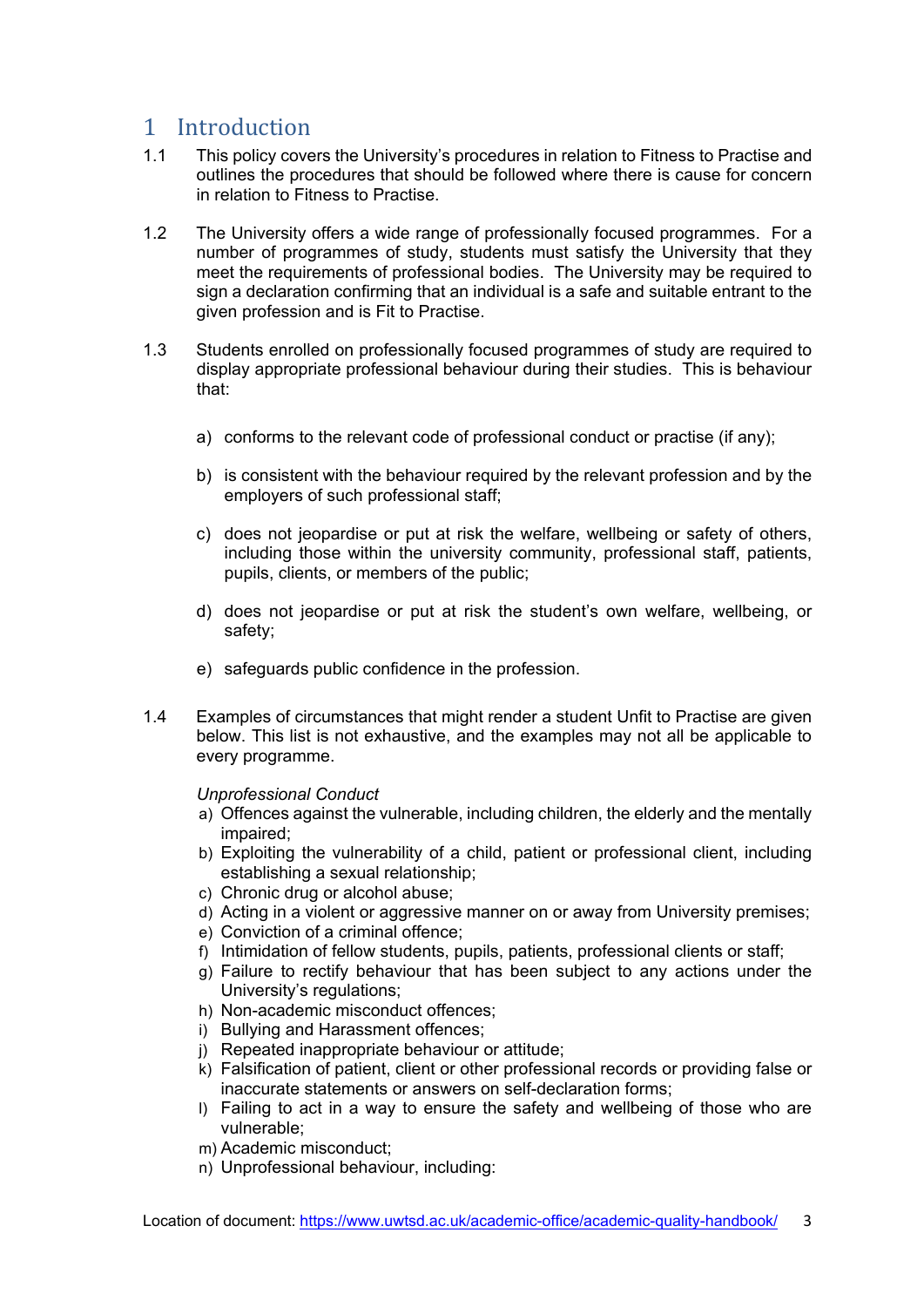- Lack of respect, aggressive or poor attitude, laziness;
- Indiscipline, failure to follow dress code, inappropriate use of mobile phone, poor time keeping, poor attendance;
- Failure to self-reflect, lack of insight;
- Failure to engage with investigations into unprofessional behaviour;
- Poor self-management, lack of personal accountability;
- Dishonesty;
- Breaking patient confidentiality.
- o) Unsafe practice, incompetence or requiring too much supervision;
- p) Failure to disclose convictions or other information that was required to be disclosed.

#### *Health*

- q) A physical and/or mental health issues that compromises the individual's ability to comply with the professional requirements.
- r) Failure to seek help or engage with appropriate services in relation to health issues;
- s) Poor communication or language skills.
- 1.5 The Fitness to Practise Policy and Procedure is an internal procedure and is not a legal process. The University advises students to use the services of the TSDSU who are independent from the University and have a full understanding of the University's processes and procedures. UWTSD does not normally use legal professionals in the handling of cases, and does not expect that students will need to do so either. The engagement of legal professionals by students is normally not permitted.

## <span id="page-3-0"></span>2 Purpose<br>2.1 The Unive

- The University has a responsibility to ensure that students who come into contact with persons under the age of 18, vulnerable adults, patients, clients or general members of the public as part of their research or studies are Fit to Practise and that students who gain a professional qualification or the right to practise in one or more professions through their studies are Fit to Practise in such professions.
- 2.2 The policy aims to ensure that Fitness to Practise Procedures are conducted in a fair, transparent and timely manner.
- 2.3 The policy also aims to ensure that the University applies the principles of natural justice, exercises an appropriate duty of care, fulfils its statutory and ethical responsibilities to the student, professional bodies and the public at large, and complies with all relevant legislation.

## <span id="page-3-1"></span>3 Scope<br>3.1 This r

- This policy covers students who are registered directly at the University of Wales Trinity Saint David and are enrolled on a programme of study that leads directly to or is a necessary condition of a professional qualification or gives the student the right to practise in one or more professions.
- 3.2 This policy also includes programmes that are not presently or in prospect of being linked to a Registration or Regulatory Body but will require the student to undertake school-based, clinical- or other practice-based and work-based placements.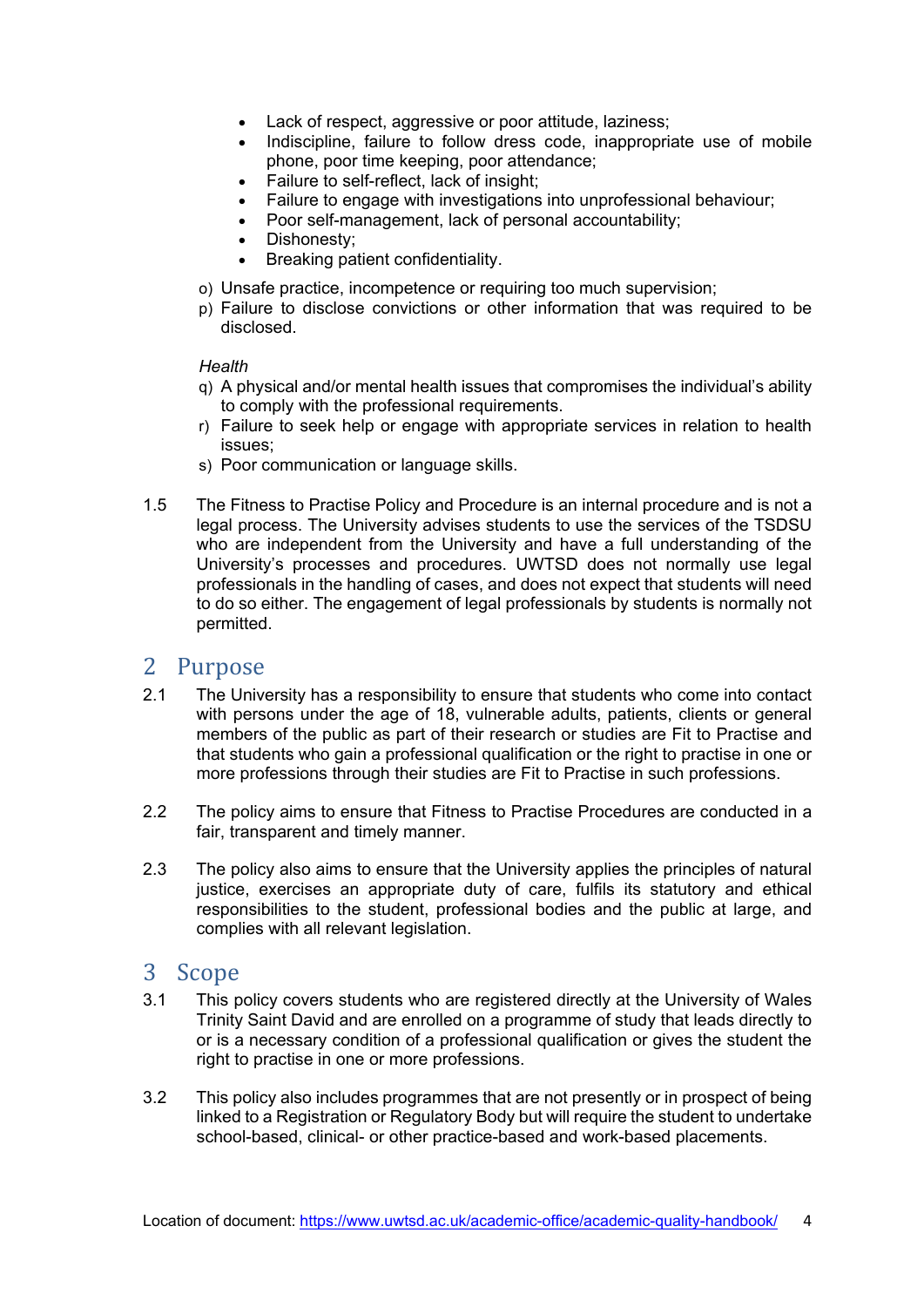- 3.3 For students registered on such programmes of study at collaborative partnership institutions or at Constituent Colleges of the University, normally procedures from that institution are followed in the first instance. However, such students are entitled to submit an appeal to the University with respect to the outcome of their case. See section 18 of this policy.
- 3.4 This policy may be applied to former students of the University of Wales Trinity Saint David, particularly where Fitness to Practise proceedings were instigated while the former student was still a registered student at the University. If a student withdraws from the programme after Fitness to Practise procedures have started, the University may decide to continue to implement the procedures to completion. See also 16.4.v.
- 3.5 In cases where the Fitness to Practise concern is in relation to a student who is both a student and a member of staff, a decision shall be made first as to whether student or staff procedures shall be instigated.
- 3.6 The policy covers both on and off campus settings (including social media, University residential accommodation, behaviour in the community and on University related activities away from the University, such as placements, workbased practise & learning, exchanges, sandwich year, internships, and field trips) and covers both harm and risk to the student, the University community, and wider public.
- 3.7 Although disciplines may have specific external regulatory requirements for determining Fitness to Practise, it is expected that the procedures outlined in this policy will be applied to all students where there is 'cause for concern' in relation to their Fitness to Practise and that the specific external regulatory requirements will be embedded at set points within this overarching, generic policy.
- 3.8 Cause for concern in relation to a student's fitness to practise can be raised by a member of staff, but also by those within the profession (e.g. employers within a work-based learning setting or placement setting) or by the pupils, patients or professional clients served by the profession.
- 3.9 Procedures to be followed in relation to the admission of an applicant with a disability or serious medical condition to the programmes outlined in this section are contained in the University's Admissions Policy.

## <span id="page-4-0"></span>4 Relationship and interface with other policies and procedures

- 4.1 There are a number of strategies, policies and procedures that are connected to this Fitness to Practise Policy, including:
	- a. Mitigating Circumstances Policy;
	- b. Fitness to Study Policy;
	- c. Health and Safety Policy;
	- d. Information Technology and Systems Acceptable Use Policy;
	- e. Placement Protocol;
	- f. Prevent procedures;
	- g. Safeguarding Policy;
	- h. Social Media Policy;
	- i. Non-Academic Misconduct Policy;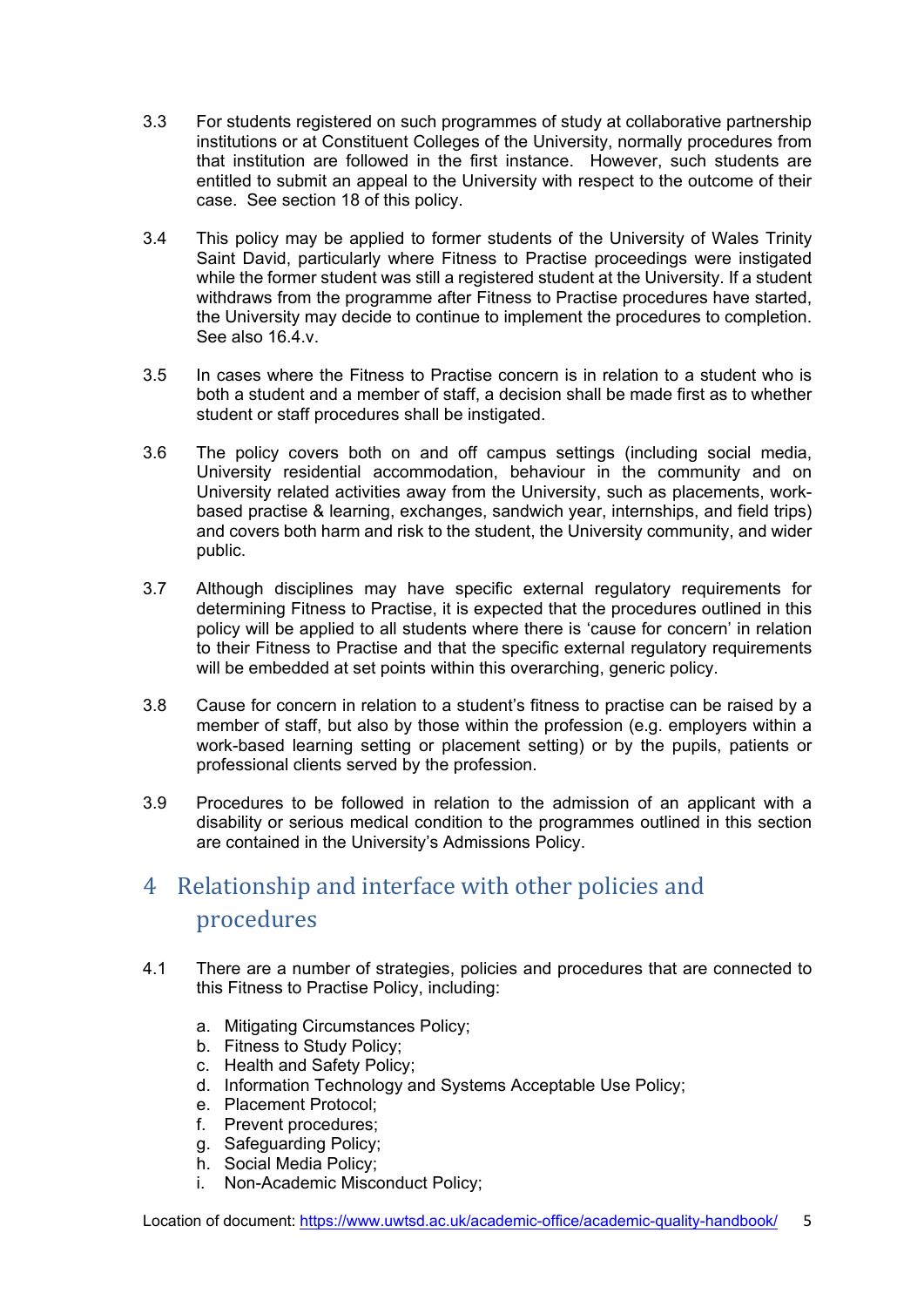- j. The Strategic Equality Plan;
- k. Student Emergency Contact Policy;
- l. Academic Misconduct Policy.
- m. Third Party Involvement Policy
- 4.2 Before any formal procedures are instigated, the University will consider which procedure(s) are the most appropriate to be used in relation to the alleged offence.
- 4.3 The University will reassess what procedures are used as appropriate and may change or add procedures as appropriate. It may be the case that two policies are used in tandem (e.g. the Fitness to Practise Policy and the Non-Academic Misconduct Policy). Or it could be that the Non-Academic Misconduct Policy is followed by procedures under the Fitness to Practise Policy.
- 4.4 Where two or more policies or procedures are applicable at the same time, normally one policy will be the primary policy in terms of process. Students will be informed which policy, policies and procedures are used in their case and in which order they will be applied.
- 4.5 Where criminal proceedings are involved, the University will follow the procedures as outlined in the Non-Academic Misconduct Policy. The University then may subsequently apply the procedures outlined in the Fitness to Practise Policy.

### <span id="page-5-0"></span>5 Mitigating circumstances and reasonable adjustments

- 5.1 Reasonable adjustments will be made as appropriate in relation to the process and communicating the outcome for students who have disabilities or other health issues. Where students have not already formally declared a disability to the University prior to formal procedures being started, they are advised to make such a declaration as soon as possible during the formal processes so that it is possible<br>to make reasonable adjustments as appropriate. The Student Services to make reasonable adjustments as appropriate. Department will make the decision in relation to the exact nature of any reasonable adjustments needed, in consultation with the student and ensuring external advice is taken as appropriate. Formal processes may be suspended until reasonable adjustments have been put in place.
- 5.2 A student's disability may be a mitigating factor in relation to the Fitness to Practise concern. However, upholding the expected professional standards is paramount for the University.
- 5.3 Mitigating circumstances are not normally relevant to deciding whether a student has breached the professional code of conduct, but they are normally taken into account when deciding on measures that need to be taken to address the Fitness to Practise concern.
- 5.4 Students will have the opportunity to present any mitigating circumstances or factors that they believe should be taken into account in relation to the alleged concern. Normally, such circumstances and factors will be presented as part of the investigative process. Mitigating factors might include:
	- The misconduct is a minor example of a serious breach of professional conduct;
	- It is a first time that a fitness to practise concern has been raised;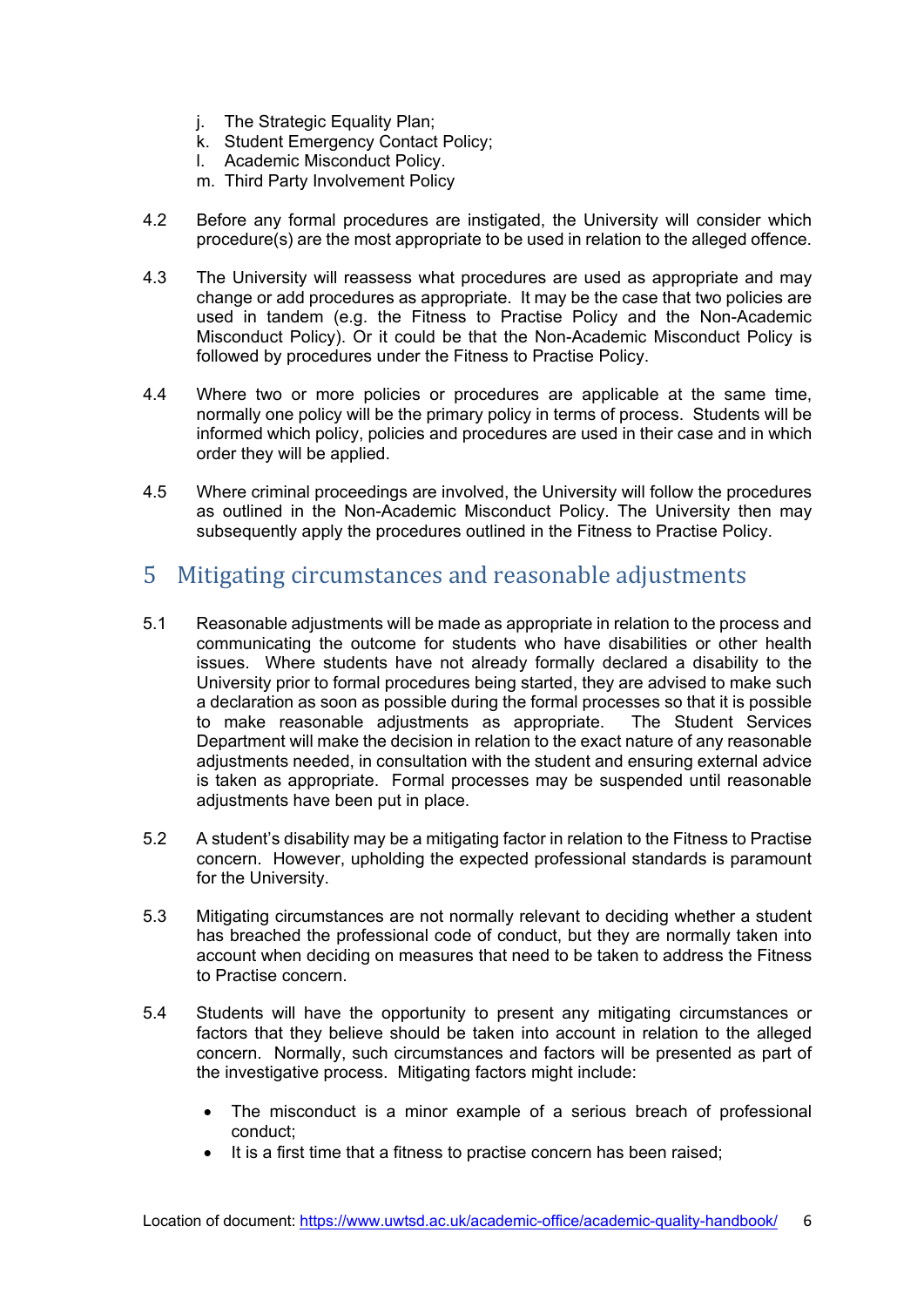- The student admits to the breach of professional conduct at the earliest opportunity;
- The student is proactively addressing the issues that led to the concern about their Fitness to Practise;
- The student has expressed remorse for the breach of professional conduct;
- The student has compelling personal circumstances that affected their judgement.

### <span id="page-6-0"></span>6 Third Party Representation, Support and Enquiries

- 6.1 Students may decide that they would like a third party representative or a supporting person.
- 6.2 The policy and procedure relating to third party representation, support and enquiries can be found in the Third Party Involvement Policy.

### <span id="page-6-1"></span>7 Responsibilities

- Fitness to Practice strategies and processes are overseen by Council.
- The Fitness to Practise policy is the responsibility of Senate.
- Fitness to Practise procedures are overseen on behalf of Senate by the Associate Pro Vice-Chancellor (Academic Experience).
- The Deputy Vice-Chancellors are responsible for making decisions in relation to the total suspension or termination of studies.
- Case Officers fulfil a range of roles in relation to a Fitness to Practise case, including undertaking any preliminary risk assessment, completing an investigation, and making a recommendation in relation to Fitness to Practise to a Formal Panel. A case may have more than one Case Officer, each with a specific role in relation to the case.
- A Senior Officer will undertake the review of the appeal.
- Institutes are responsible for ensuring that students, enrolled on such programmes of study, are informed of the Fitness to Practise standards expected from them in relation to their profession.[1](#page-6-2)
- Institutes are also responsible for informing professionals (e.g. in a work-based learning or placement setting) of the University's policy framework.
- Institutes are responsible for ensuring that the procedures outlined in this policy are used appropriately in relation to any informal resolution (as outlined in section 10).

<span id="page-6-2"></span> $1$  For the responsibilities of Institutes in relation to admission of students to such programmes of study see the University's Admissions Policy. A Disclosure and Barring Service (DBS) check is a mandatory requirement for all students working with children, young people and vulnerable adults.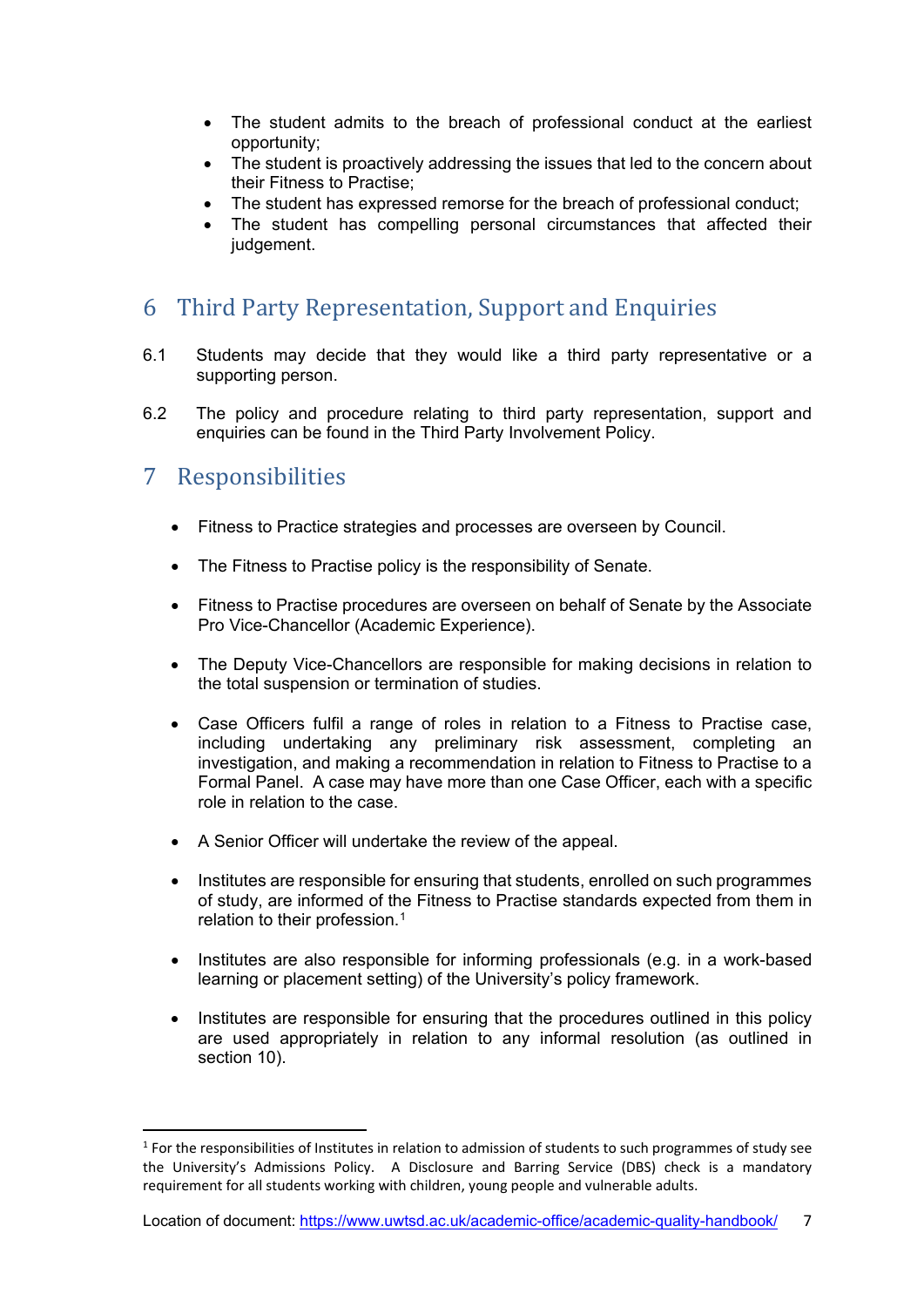- Students are responsible for both disclosing any circumstances and any changes to the circumstances that could affect their continued fitness to practise (e.g. a change in health status, a subsequent criminal conviction, a complaint or disciplinary matter that arises during a work placement).
- Students are also responsible for nominating a supporting person or third party representative.

### <span id="page-7-0"></span>8 Definitions

- 8.1 In addition to the Student Code of Conduct, which sets out expected standards of behaviour of all enrolled students, there are Fitness to Practise requirements for particular disciplines. Any behaviour that contravenes either the Student Code of Conduct or any discipline specific professional requirements will 'cause concern' in relation to a student's Fitness to Practise, including behaviour that occurs during the course of an investigation or panel.
- 8.2 The student = the student about whom a cause of concern in relation to fitness to practise has been raised.
- 8.3 PSRB = Professional, Statutory or Regulatory Body.
- 8.4 Fitness to Practice concerns are classified as either minor or major depending on the severity of the issue(s). A series of minor issues may count as a major concern, particularly where earlier intervention or remedial action has failed (see section 10).

#### <span id="page-7-1"></span>9 Support

- 9.1 The welfare of students and staff is important to the University. The University will ensure that all parties involved in Fitness to Practise Procedures have access to support, information, advice, and assistance throughout the process. Where appropriate the University will refer to external support services to provide further specialised support. Support can take a range of forms, depending on what is needed and appropriate in each individual case. The formal process may be suspended until access to appropriate support has been arranged.
- 9.2 Where Fitness to Practise processes are instigated, consultation will take place with the Student Services Department to make sure that the student's immediate support needs are adequately considered. In cases involving international students, International Registry will also be consulted in relation to visas and related requirements.
- 9.3 In addition, the Students' Union offers students help and support in navigating University policies and procedures, and resolving issues and problems.
- 9.4 Support in terms of advice and guidance for the student through the process will not be provided by the same member of staff or the Students' Union that makes a judgement in the case.
- 9.5 Students in relation to whom Fitness to Practise Procedures are instigated will be treated fairly and no presumptions will be made about their Fitness to Practise until the relevant process has been concluded (see also sections 11 and 12).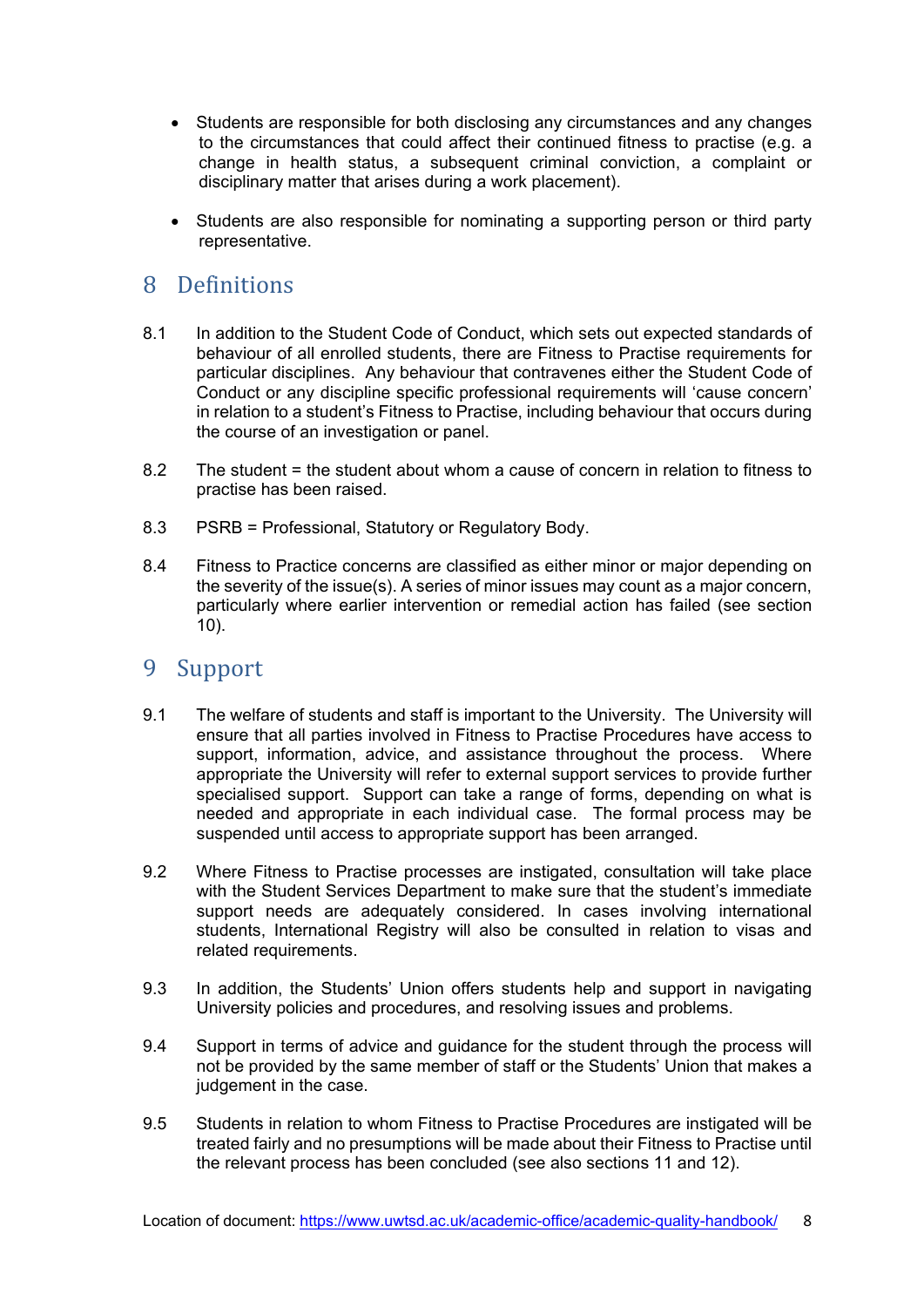### <span id="page-8-0"></span>10 Cause for Concern Procedures

- 10.1 Although, depending on the severity of the situation, the University may immediately instigate formal Fitness to Practise Procedures, normally it would be expected that it was first attempted to use informal interaction and intervention methods.
- 10.2 Students who are concerned about a change in their circumstances that could affect their continued Fitness to Practise are encouraged to contact the Student Services Department, their welfare contact in their Academic Discipline or Institute, or their academic or personal tutor to consider together what solutions may be appropriate. An action plan may be drawn up.
- 10.3 Staff who are concerned about a student's Fitness to Practise can either approach the student to try and ascertain whether there is an issue that may require support or suggest that the student contacts their personal or year tutor, the Institute's or Academic Discipline's welfare link, or the Student Services Department for advice and support.
- 10.4 Professionals who are concerned about a student's Fitness to Practise (e.g. as a placement provider) are asked to contact the student's Academic Discipline or Institute as soon as possible.
- 10.5 Anything that is agreed with the student as a result of informal intervention (e.g. additional support mechanisms allocated, new deadlines agreed for assessments, action plan drawn up, conduct agreed, changes made in relation to a placement) will be confirmed in writing so that there is a written record of informal action taken. Students will be told that any breaches of professional conduct or Fitness to Practise cause for concern will be taken into account in future Fitness to Practise procedures.
- 10.6 For minor, straightforward alleged breaches of professional conduct or Fitness to Practise concerns, normally a local (e.g. Institute or Professional Services-led approach) is followed. This may involve a meeting with a named member of staff from such a unit.
- 10.7 There are members of staff that are able to deal with minor, straightforward alleged offences or breaches of conduct at a local level. This includes members of staff in roles such as Deans of Institute, Assistant Deans of Institute and Directors of Academic Disciplines in the Institutes. This may include Accommodation Officers within the Professional Service Departments.
- 10.8 If an Institute or Professional Service Department wants to add to the roles listed above to enable additional staff members to deal with minor, straightforward alleged offences or breaches of conduct at a local level, they should inform the Academic Office.
- 10.9 Outcomes that may be imposed for minor breaches of professional conduct include a behavioural contract, apology, action plan, remedial action, a formal written warning, or additional work requiring the student to reflect on their practice. Additional support mechanisms could also be put in place and changes could be made to placements (see 10.5).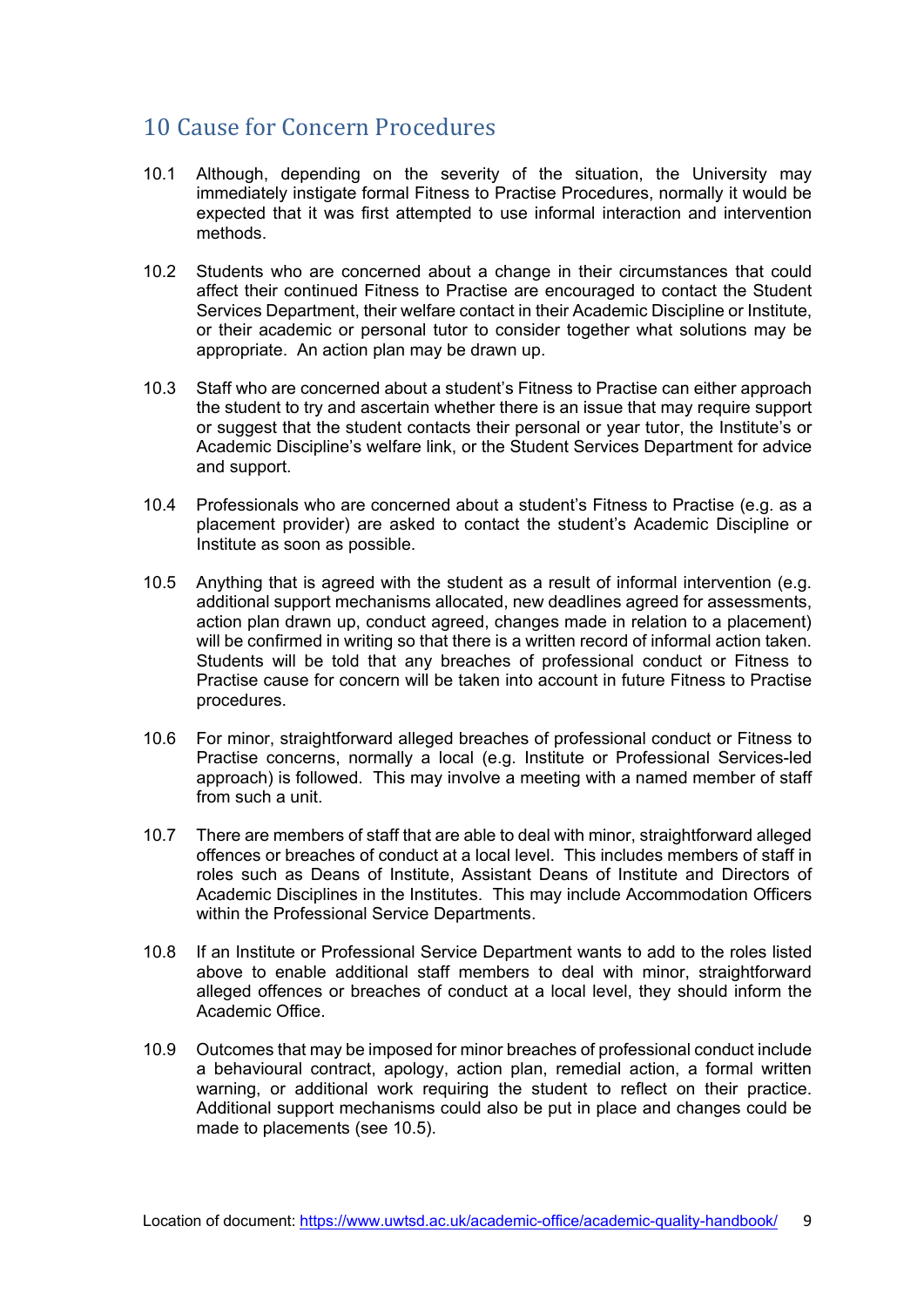- 10.10 Any outcomes that are imposed for minor breaches of professional conduct need to be logged centrally with the Academic Office.
- 10.11 Although students can be excluded from an immediate element of a module or placement following an alleged breach of professional conduct, students are not able to be excluded for a further fixed term period or permanently from (part of) their studies or from any University services or facilities because of a minor breach of professional conduct.
- 10.12 Institutes and Professional Service Departments normally complete the process for minor breaches of professional conduct within fourteen days.
- 10.13 Students are able to appeal against outcomes of minor breaches of professional conduct. See section 18
- 10.14 Where the named staff in Institutes or Professional Services are not sure whether an alleged breach of professional conduct or Fitness to Practise concern needs to be classified as minor or major, advice can be sought from the Academic Office.
- 10.15 Where the alleged breach of professional conduct is major, where there are multiple, repeated or continued minor breaches of professional conduct, where the student refuses to cooperate to address issues of professional conduct, where Fitness to Practise concerns remain despite informal intervention strategies or where earlier remedial action has not been successful, it is expected that matters will be proceeded to a formal stage, following formal Fitness to Practise processes for major Fitness to Practise concerns as outlined in this policy.

### <span id="page-9-0"></span>11 Criminal processes

11.1 In the event of external criminal processes being commenced in relation to alleged non-academic misconduct, please consult section 8 in the Non-Academic Misconduct Policy. Where criminal processes have been instigated, formal procedures will always be used.

### <span id="page-9-1"></span>12 Formal procedures: general principles

- 12.1 Formal procedures are instigated on either or both of the following grounds:
	- i. any conduct which may render that student a person not fit to be admitted to and practise that profession;
	- ii. any health issue or condition which may render that student a person not fit to be admitted to and practise that profession.
- 12.2 All Fitness to Practise cause of concerns will be handled by an appropriately independent member of the University (= Case Officer).
- 12.3 References in this policy to steps or actions by specific University post holders shall be read as including reference to their nominees. In addition, in order to avoid delays or potential conflicts of responsibilities, other staff members may undertake tasks allocated to specific post holders.
- 12.4 Delays to placements or other University-related activities may occur as a result of a case being referred to Fitness to Practise Procedures.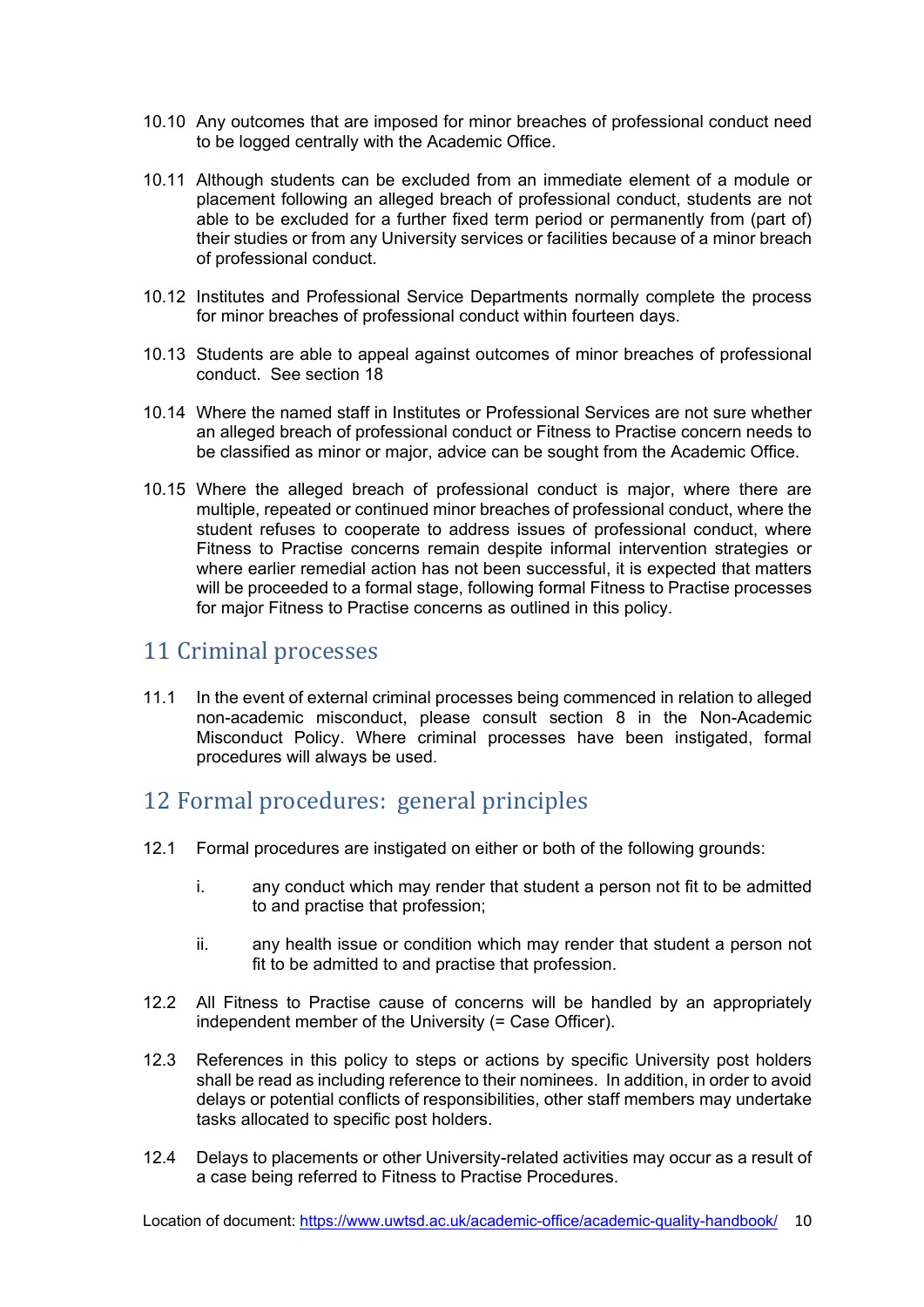- 12.5 All matters considered under this policy and set of procedures will be dealt with according to the individual's circumstances. Whilst seeking to ensure consistency of approach and application, the University reserves the right to vary the precise details of the procedure applied to the circumstances of a particular case (e.g. depending on the discipline specific requirements in relation to Fitness to Practise).
- 12.6 The student's views will, where possible and appropriate, form part of the considerations at all key stages of this set of procedures.
- 12.7 The University will wherever possible seek to adhere to the time limits outlined within these procedures, but in cases where there are special circumstances which require variance from specified time limits, the student will be advised of the reasons for this. The student will also be advised about any delays to the process as appropriate.
- 12.8 The University reserves the right to take no further action at various stages of the Fitness to Practise procedures if it is considered that there are insufficient grounds or evidence to do so.
- 12.9 During the application of this policy the University reserves the right to adjourn any fitness to practise investigation or hearing and reconvene at a later date.
- 12.10 The student will be informed in writing as soon as appropriate and possible after the decision has been made to start formal procedures. Supporting evidence will be given to the student as appropriate to explain this step. If any new or additional evidence emerges during the formal procedures the student will be informed about these and will be given the opportunity to respond.
- 12.11 The student will be invited to any meeting or hearing, normally at least two days before the meeting. However, there may be circumstances where an urgent risk assessment or investigation is required and in this case a verbal invitation with less than two days' notice will be given.
- 12.12 Where possible and practical, the student will be given the opportunity to attend any meetings or hearings related to the Fitness to Practise proceedings or any appeal in person. If attendance in person is problematic, the student may also attend the meeting by electronic means. However, the University reserves the right to proceed with any investigative meeting, Fitness to Practise hearing or appeal meeting in the absence of the student, subject to the student having been properly notified of the date and time of the hearing (failure to attend without due notification may lead to further action), or in cases where criminal proceedings do not allow the student to attend in person. In exceptional circumstances, a representative may be appointed (see section 6).
- 12.13 Where the student has communicated in response to a meeting notification that they are not able to attend such a meeting for a good reason, the University will normally rearrange the date of such a meeting.
- 12.14 The student will have the right to be accompanied by a supporting person of their choosing at any investigative meeting or Fitness to Practise hearing. The supporting person must be appointed and abide by the procedure set out in the Third Party Involvement Policy.
- 12.15 The student will be advised of the identity of the Case Officer, and, subject to any obligations of confidentiality, will normally be informed of the identity and capacity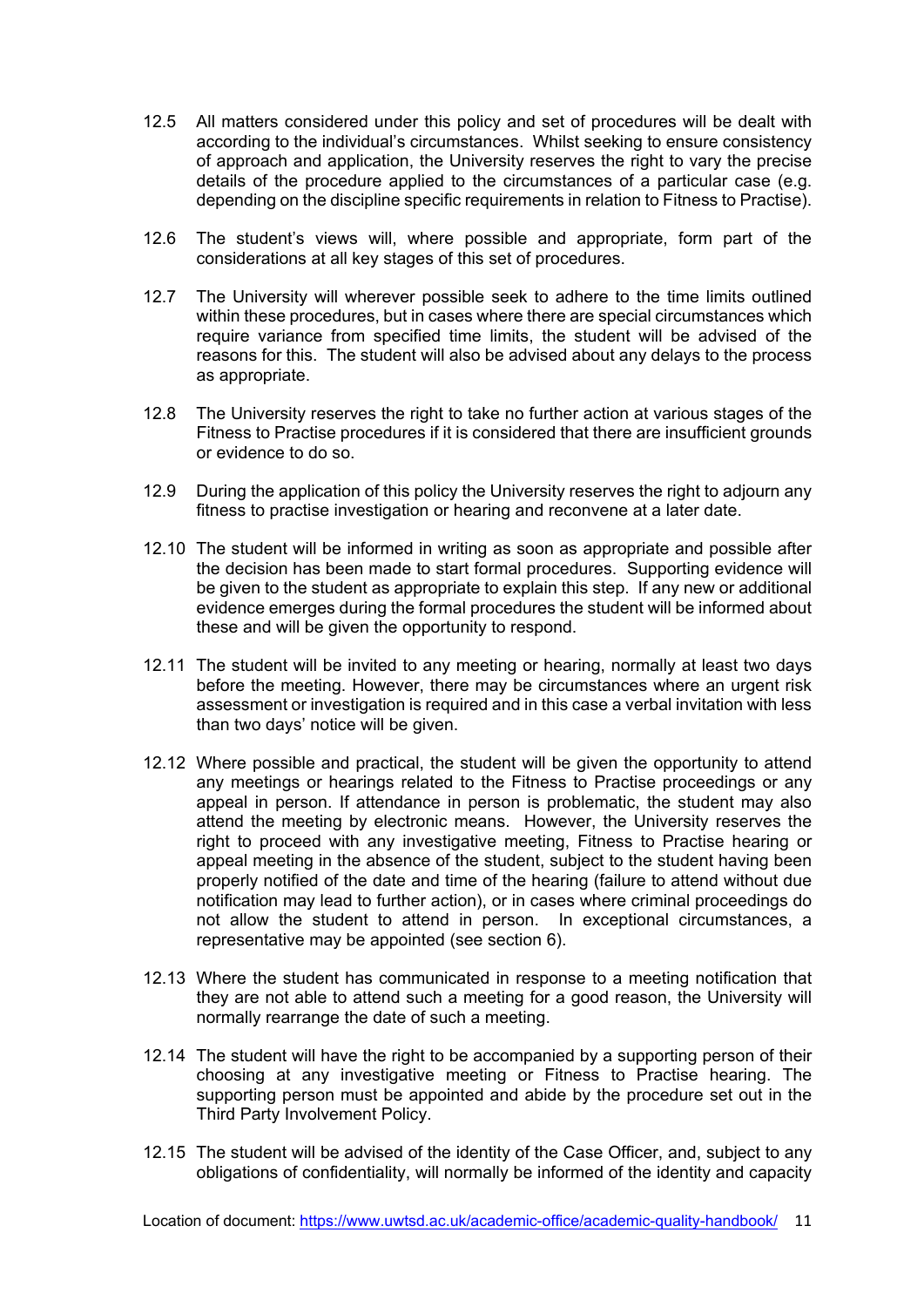of any persons with whom the University may consult about the case. The student will also be informed about the attendance at any meetings of any members of staff other than the Case Officer and, if held, of the members of a Formal Panel.

- 12.16 The panel will be able to ask questions from the student as part of the processes outlined in appendix SC15.
- 12.17 No meetings will be recorded and the University does not allow for any meetings to be recorded covertly. Notes or minutes will be provided for each meeting held. All relevant parties will be asked to sign for any statements. Where there is a disagreement that cannot be solved, two versions may be submitted to the Formal Panel or as part of the appeal.
- 12.18 The rights and interests of both the student and any other parties will be balanced fairly and equally.
- 12.19 All relevant parties will be supplied with a copy of this policy and any other policy or procedures that are applicable.
- 12.20 The University will ensure that all written records related to the case are clear, accurate, and appropriate, and will be stored appropriately.

# <span id="page-11-0"></span>13 Precautionary action<br>13.1 At an early stage in the form

- At an early stage in the formal Fitness to Practise proceedings, a risk assessment, using the risk assessment form, shall take place to assess whether there is a risk to the student, a risk to any member(s) of the University community or a risk to anyone associated with the student's intended profession. This risk assessment will include consideration of support arrangements that need to be put in place for all parties involved.
- 13.2 A risk assessment shall take place to assess whether the student poses a risk to:
	- their own health, safety, and/or wellbeing:
	- the health, safety, and/or wellbeing of others;
	- and/or University property or any other settings associated with University activities (e.g. placement settings); and/or
	- the reputation of the University and/or the reputation of the profession.
- 13.3 Particularly swift precautionary action will need to be taken in cases where there is a risk of serious harm, where the student's mental health is at risk, where the student displays significant distress, where the issues are highly sensitive and where there is an ongoing threat of serious disruption to other students or the University's activities.
- 13.4 Risk assessments are normally undertaken by the Case Officer but may also be undertaken by an appropriate Senior Officer of the University, particularly in relation to cases with urgent, high-level risks as outlined in 12.1.
- 13.5 The initial risk assessment will normally be completed within seven days. Additional time may be needed to consider and approve a set of reasonable adjustments and support arrangements, particularly where external evidence is required.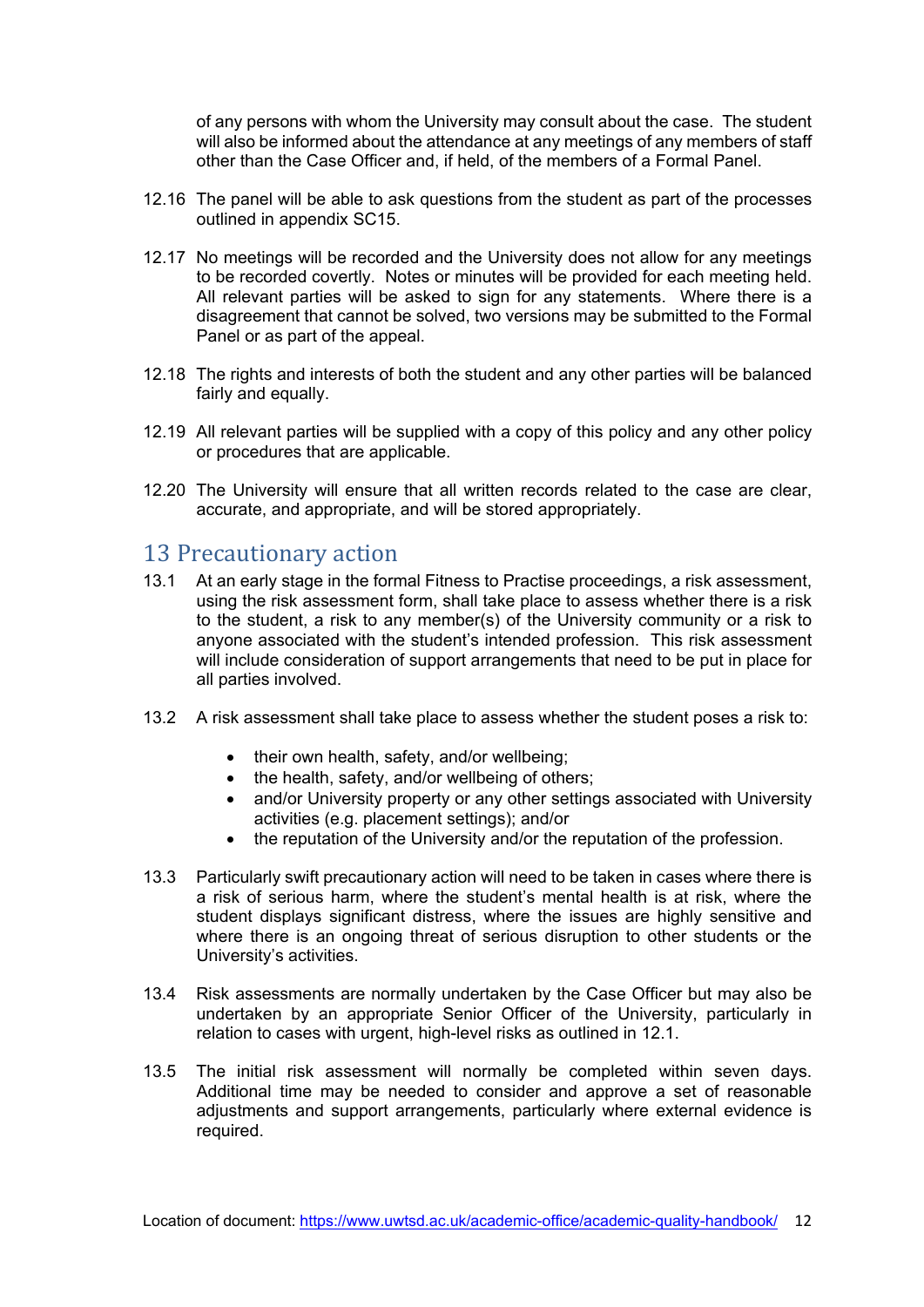- 13.6 The student will, where possible and appropriate, be consulted as part of the risk assessment to represent their views in relation to their part of the assessment.
- 13.7 If risk levels are high, precautionary measures may be imposed. Precautionary action must be reasonable and proportionate and may include the imposing of certain conditions, a suspension from studies, suspension from a placement, or exclusion from any or all University grounds and/or facilities pending the outcome of Fitness to Practise proceedings. The suspension and/or exclusion may be qualified or partial where appropriate and will be for a fixed term.
- 13.8 Precautionary measures involving a total suspension of studies must be approved by a Deputy Vice-Chancellor.
- 13.9 A precautionary suspension, exclusion or set of conditions should not be regarded as a penalty and does not indicate that the student is not Fit to Practise.
- 13.10 Precautionary measures may be put in place if they are necessary:
	- 13.10.1 To ensure that a full and proper investigation can be carried out and/or
	- 13.10.2 To protect the student and others whilst the allegation is being dealt with as part of Fitness to Practise Procedures.
- 13.11 When precautionary measures are put in place the student will be informed of these in writing by the Academic Office and the reasons for the set of measures will be explained. A meeting may be convened to explain precautionary measures. In case of urgent risks, the student may be informed verbally in the first instance.
- 13.1[2](#page-12-0) The student may appeal against the precautionary measures imposed,<sup>2</sup> by submitting a written request stating the reason for the appeal to the Academic Office within seven days of the date issued on the notice of the precautionary measures. The student will be notified of the final decision of their appeal within fourteen days of the receipt of the letter requesting an appeal.
- 13.13 Whilst the precautionary measures are in place, the student may request a review of the suspension, exclusion or set of conditions if there is a relevant change to their circumstances. This request should be made in writing to the Academic Office, who will normally respond within fourteen days of the receipt of the letter.
- 13.14 If the student fails to comply with any precautionary measures, the precautionary measures will be reviewed which may result in more serious precautionary measures being imposed by the Associate Pro Vice-Chancellor (Academic Experience) (or nominee).
- 13.15 Precautionary measures will be reviewed at regular intervals during the formal procedures.
- 13.16 The University does not consider the precautionary action as disciplinary.

<span id="page-12-0"></span><sup>&</sup>lt;sup>2</sup> Where action has had to be taken in order to mitigate against urgent risks, it may not be possible to appeal against the full set of precautionary measures.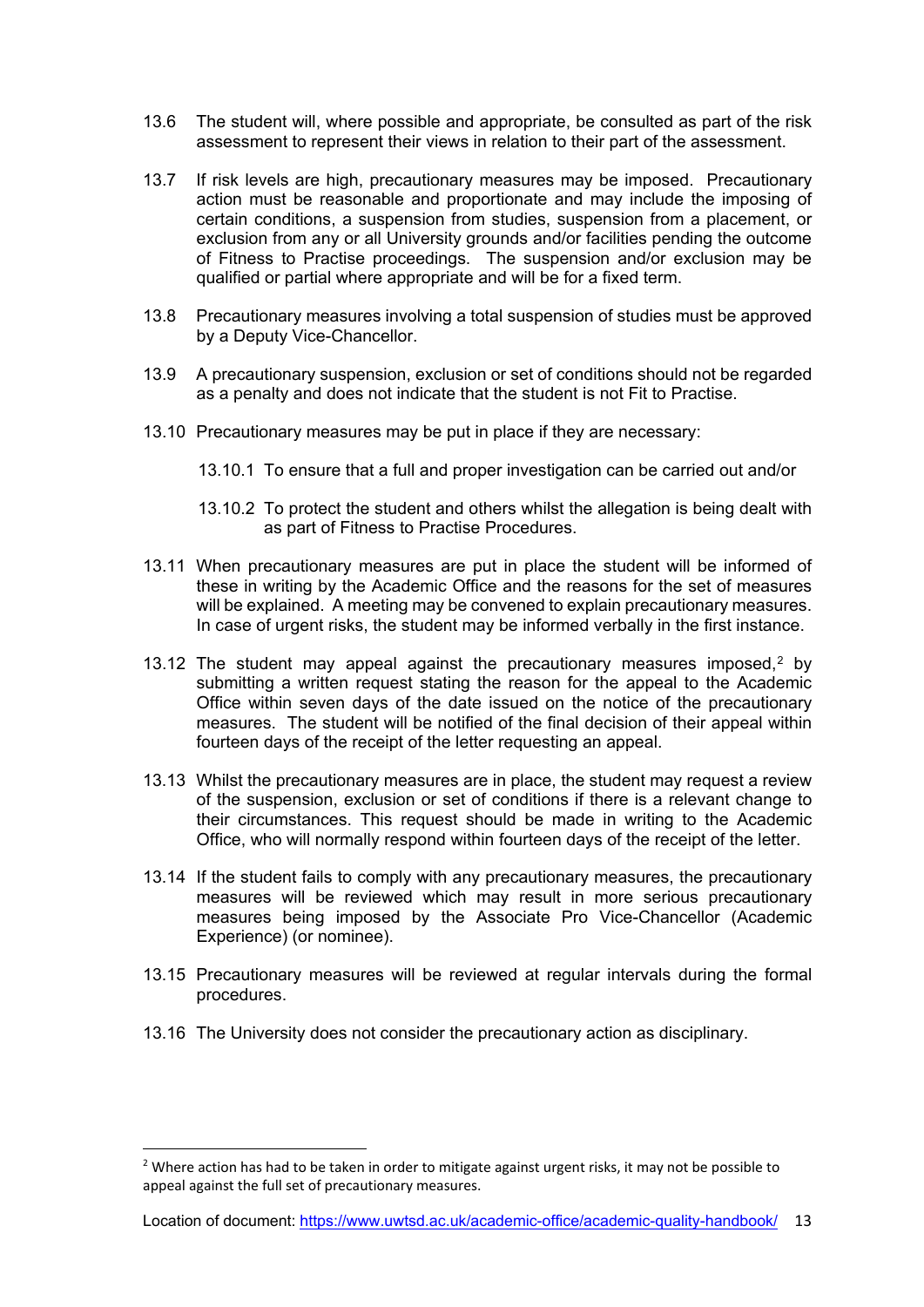### <span id="page-13-0"></span>14 Procedures for investigation

- 14.1 In cases where the student has gone through Non-Academic Misconduct or Fitness to Study procedures in relation to the matter under consideration, those procedures will normally replace the investigation procedures outlined below and will proceed directly to a panel.
- 14.2 Care will be taken that the Case Officer appointed is impartial and not implicated. The Case Officer is normally a member of University staff, but could, in exceptional circumstances, be external to the University.
- 14.3 If there are any concerns in relation to the Case Officer, parties are asked to express those concerns in writing to the Academic Office who will consider any such concerns.
- 14.4 The purpose of the investigation is to gather all information necessary to establish the facts in relation to Fitness to Practise concerns, and to enable an informed and reasoned decision as to whether the student is Fit to Practise.
- 14.5 To this end, the Case Officer will seek to collate and evaluate evidence in relation to the student's Fitness to Practise, interview relevant parties, question discrepancies and make findings of fact on the balance of probabilities.
- 14.6 The student will be informed of the scope and the remit of the investigation.
- 14.7 As part of an investigation, normally all parties are interviewed separately. All parties will be informed how their evidence will be used and shared so that they understand the process and give informed consent.
- 14.8 Any witnesses are normally also met as part of an investigation. To aid the investigation, all involved parties will be asked to indicate if there are any relevant witnesses that need to be consulted.
- 14.9 Witnesses will be asked to sign their witness statement and will be asked to give written consent for their evidence to be used and identity disclosed at a Formal Panel.
- 14.10 As part of an investigation, the Case Officer will consult with the student to explain the cause for concern and allow the student the opportunity to respond to the allegation, and provide the Case Officer with any evidence that they wish to be taken into account.
- 14.11 The Case Officer will also consult with other University staff, external professionals and other persons, as appropriate.
- 14.12 As part of the investigation, the Case Officer may consult as appropriate with the relevant PSRB in order to seek their advice.
- 14.13 The entire investigation is normally concluded within 40 days of the offence being alleged.
- 14.14 Once the investigation has been completed, the Case Officer will submit their investigative findings to the Academic Office.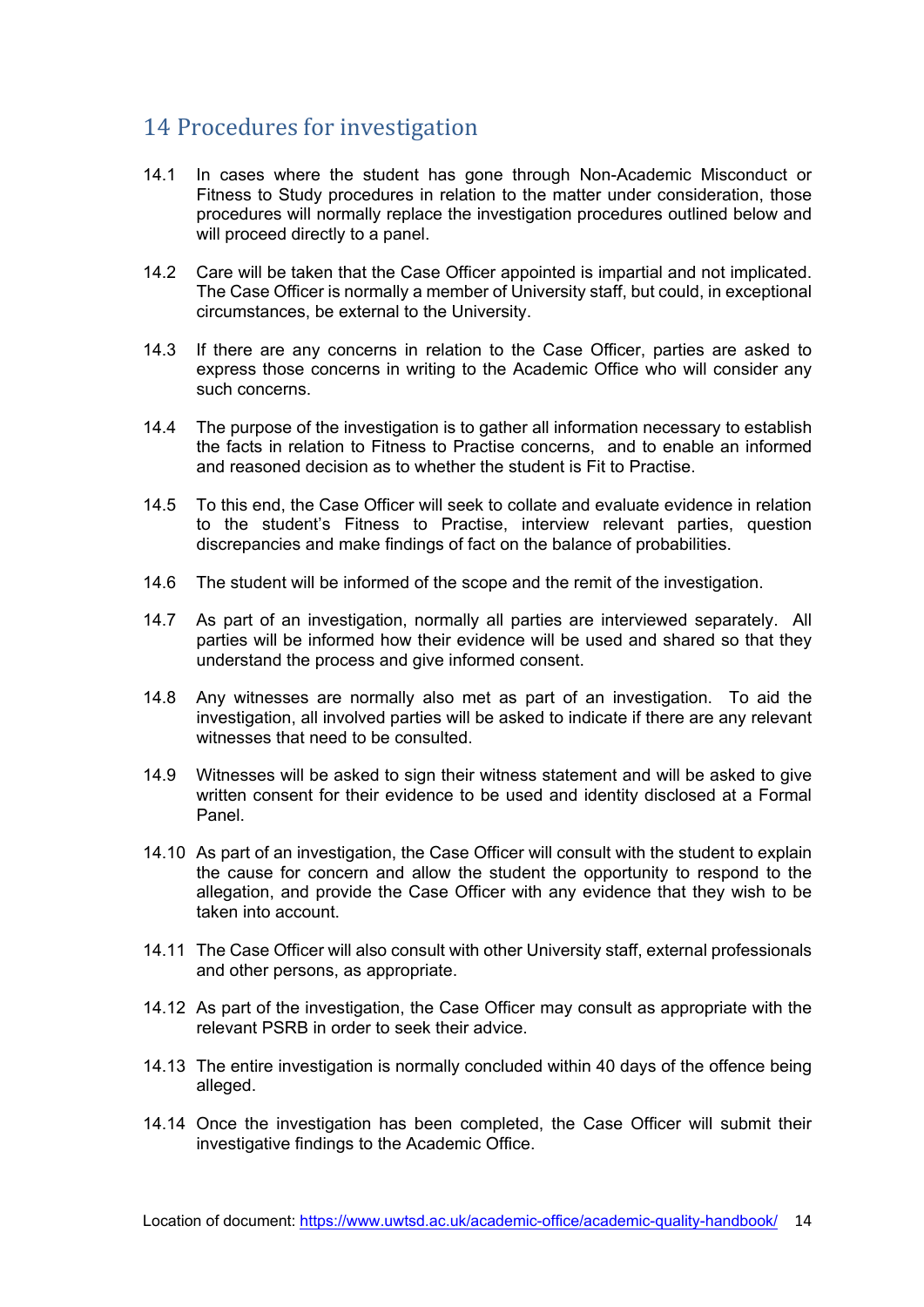### <span id="page-14-0"></span>15 Formal Procedures

- 15.1 Upon receipt of the Case Officer's report by the Associate Pro Vice-Chancellor (Academic Experience), the case will normally be referred to a Formal Panel. The rationale for the procedure followed after the completion of the investigation, and the decision to proceed to a Formal Panel will be communicated to the student in writing, normally within seven days of the completion of the investigation.
- 15.2 The date of the panel, membership, and format of the Formal Panel will be communicated to the student in advance of the proceedings by the Academic Office, normally not less than fourteen days in advance of the meeting.
- 15.3 If there are any concerns in relation to a member of the Panel, parties are asked to express those concerns in writing to the Academic Office who will consider any such concerns.
- 15.4 Any documentation for the meeting of the panel will be circulated to the members of the Formal Panel, the student and the Case Officer, normally not less than seven days in advance of the meeting.
- 15.5 Where a Formal Panel cannot reach an agreement, the University will appoint an appropriately qualified person to review the case and make a decision about the outcome of the case. This decision will be final.
- 15.6 Following the meeting of the Formal Panel, the student will be formally notified of the outcome in writing within seven days of the meeting of the Formal Panel.

#### <span id="page-14-1"></span>16 Outcomes

- 16.1 In making any Fitness to Practise decisions the University will:
	- i. Determine whether the alleged facts and matters occurred on the balance of probabilities;
	- ii. Determine whether those facts and matters affect a student's Fitness to Practise and, if so, the level of seriousness of the breach of professional behaviour;
	- iii. Determine what decision (if any) should be made in relation to a student's Fitness to Practise;
	- iv. Consider any mitigating circumstances and/or the student's previous record in relation to fitness to practise and breaches of conduct.
- 16.2 The University is able to make the following decisions in relation to Fitness to Practise cases:
- 16.3 That the student is Fit to Practise and is:
	- i. permitted to continue with the programme without further action;
	- ii. permitted to continue with the programme subject to conditions and requirements as defined/required by the Formal Panel;
	- iii. permitted to continue with the programme but required to repeat a specific part or parts of the programme as defined by the Formal Panel;
	- iv. permitted to continue with the programme but that a formal warning be placed on the student's record;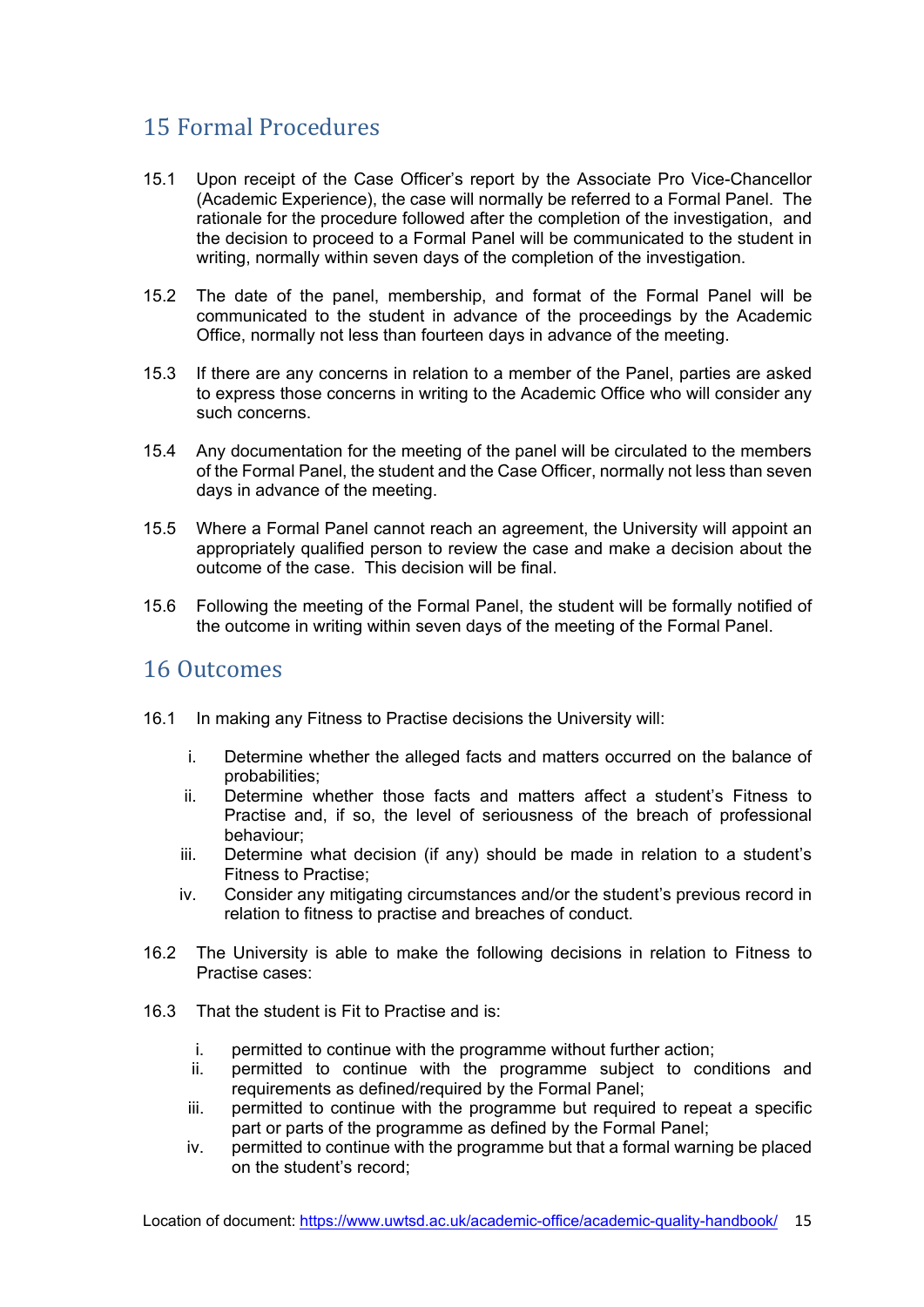- v. subject to any other action considered appropriate by the Formal Panel to enable the student's successful completion of the remainder of the programme.
- 16.4 That the student is not Fit to Practise and:
	- i. is required to suspend their studies for a specified period of time, following which the Formal Panel will review the conditions set and decide whether to re-admit the student to the programme;
	- ii. the student's studies on a programme leading to a professional qualification be terminated, but recommend that the student may seek advice to be admitted to an alternative programme within the University;
	- iii. the student's studies be terminated and the student to exit the University with an interim award, which may or may not satisfy professional requirements;
	- iv. the student's studies be terminated and the student be required to withdraw from the University without an award;
	- v. exceptionally, recommend that an award already made is withdrawn.
- 16.5 All decisions made under 16.3.ii-iv and 16.4 will be recorded on the student's record.
- 16.6 Although, in considering the outcome of Fitness to Practise procedures, a student's particular circumstances (e.g. mitigating circumstances and declared disabilities) as well as unintended impacts (e.g. the student's statutory financial support, visa status) will be taken into account, upholding Fitness to Practise standards is paramount for the University.
- 16.7 The decision to terminate the student's studies at the University permanently will need to be approved by a Deputy Vice-Chancellor, with notification given to the Chair and Clerk of Council.

### <span id="page-15-0"></span>17 Reconsideration of the same breach of professional conduct

- 17.1 The University may reconsider a Fitness to Practise concern if new evidence emerges which, for good reason, could not have been obtained by the University at the time.
- 17.2 In deciding whether it is appropriate to consider such a concern for the second time, the University will consider:
	- i. Whether the outcome of the first process has been called into question, and if so why;
	- ii. The length of time that has elapsed and the effect on this on the reliability of any evidence to be considered;
	- iii. The severity of the alleged breach of professional conduct;
	- iv. The impact on the student of undergoing a second Fitness to Practise procedure;
	- v. Whether leaving the matter unaddressed would impact on matters of Fitness to Practise or on any obligations the University has to professional or regulatory bodies in respect of a particular student's character.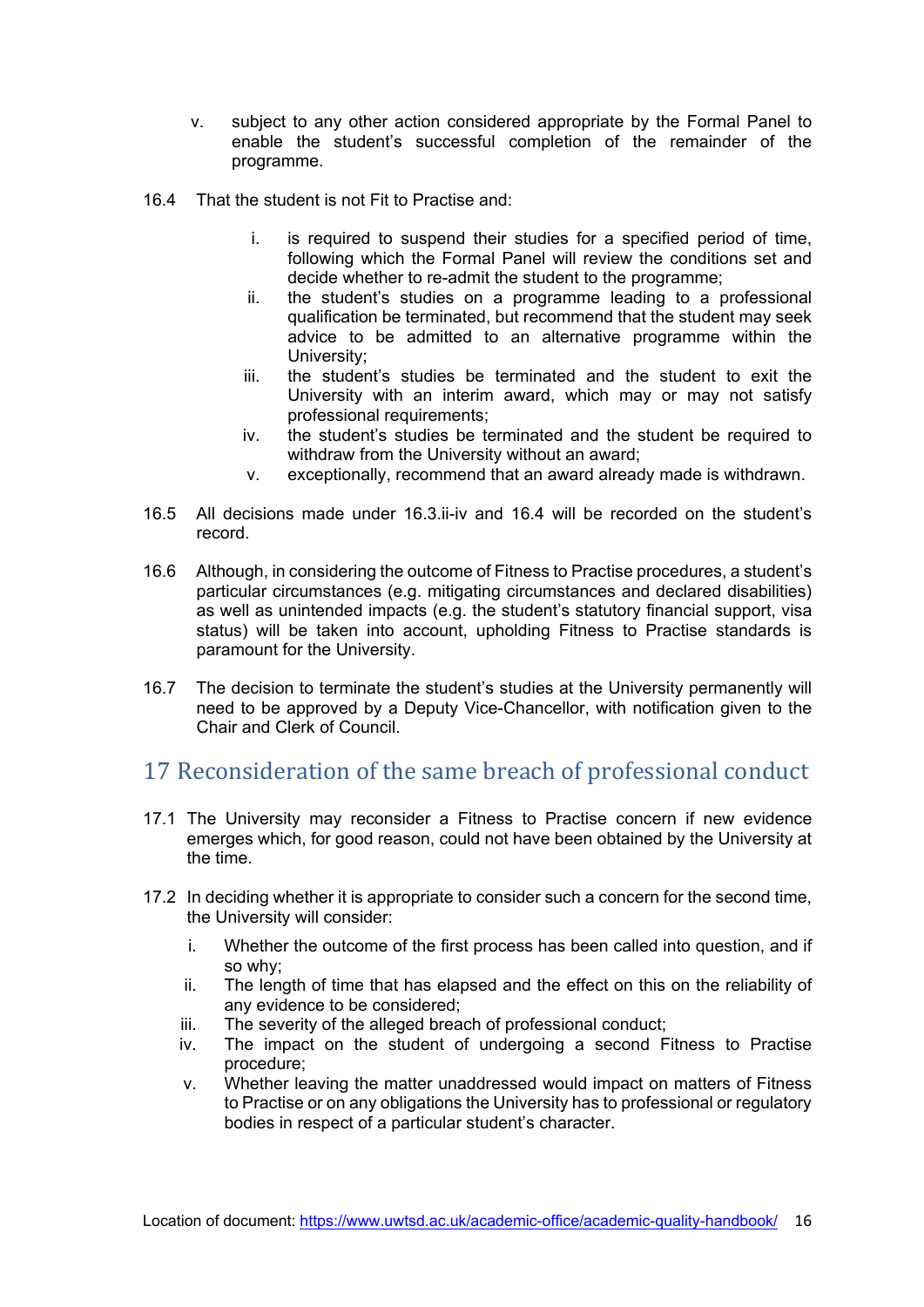### <span id="page-16-0"></span>18 Review of Outcome

- 18.1 If the student is dissatisfied with the outcome of the formal stage, they may be able to request a review.
- 18.2 A request for a review may only be made on one or more of the following grounds:
	- 18.2.1 irregularities in the conduct of the Fitness to Practise procedure, which are of such a nature as to cause reasonable doubt whether the same decision would have been reached had they not occurred;
	- 18.2.2 the existence of new material evidence which the student was unable, for compelling reasons, to provide earlier in the process;
	- 18.2.3 that evidence is available to show that the outcome reached at an earlier stage was unreasonable. In this context, unreasonable shall be taken to mean that the outcome was not a possible conclusion which a similar hearing or process of consideration might have reached.
- 18.3 A request for review of the outcome must be received on the required form not later than 14 days after the notification of the outcome.
- 18.4 Simple notice of a desire to request a review by the student within the above deadline shall not be deemed to constitute a formal request for review and shall not be accepted.
- 18.5 A request for review received after the above deadline will be deemed to be out of time and will not be considered unless there is independent evidence to show compelling reasons as to why the request for review was not submitted in a timely manner.
- 18.6 Where a request for review is deemed out of time, the University will issue a Completion of Procedures Letter on request, noting the reason why the request for review was not considered and advising the student that they may be able to take their outcome to the Office of the Independent Adjudicator (OIA) for Higher Education.
- 18.7 If no request for review is received within 14 days, the University will assume that the student does not wish to request a review. Where the student subsequently requests a Completion of Procedures Letter, the University will issue a Completion of Procedures Letter, noting that the student did not engage with the request for review procedures in a timely manner and advising the student that they may be able to take his/her outcome to the Office of the Independent Adjudicator (OIA) for Higher Education.
- 18.8 A suitable senior officer shall review the request to ascertain if the request has been made on permissible grounds and if a clear case has been made. They may refuse any request which is not based on the grounds stated above or in which it is apparent that no clear case to review the outcome has been made. The student shall be informed by means of a Completion of Procedures Letter that the request for review has been rejected and that the original outcome stands. The student will be advised that they may be able to take their outcome to the Office of the Independent Adjudicator (OIA) for Higher Education.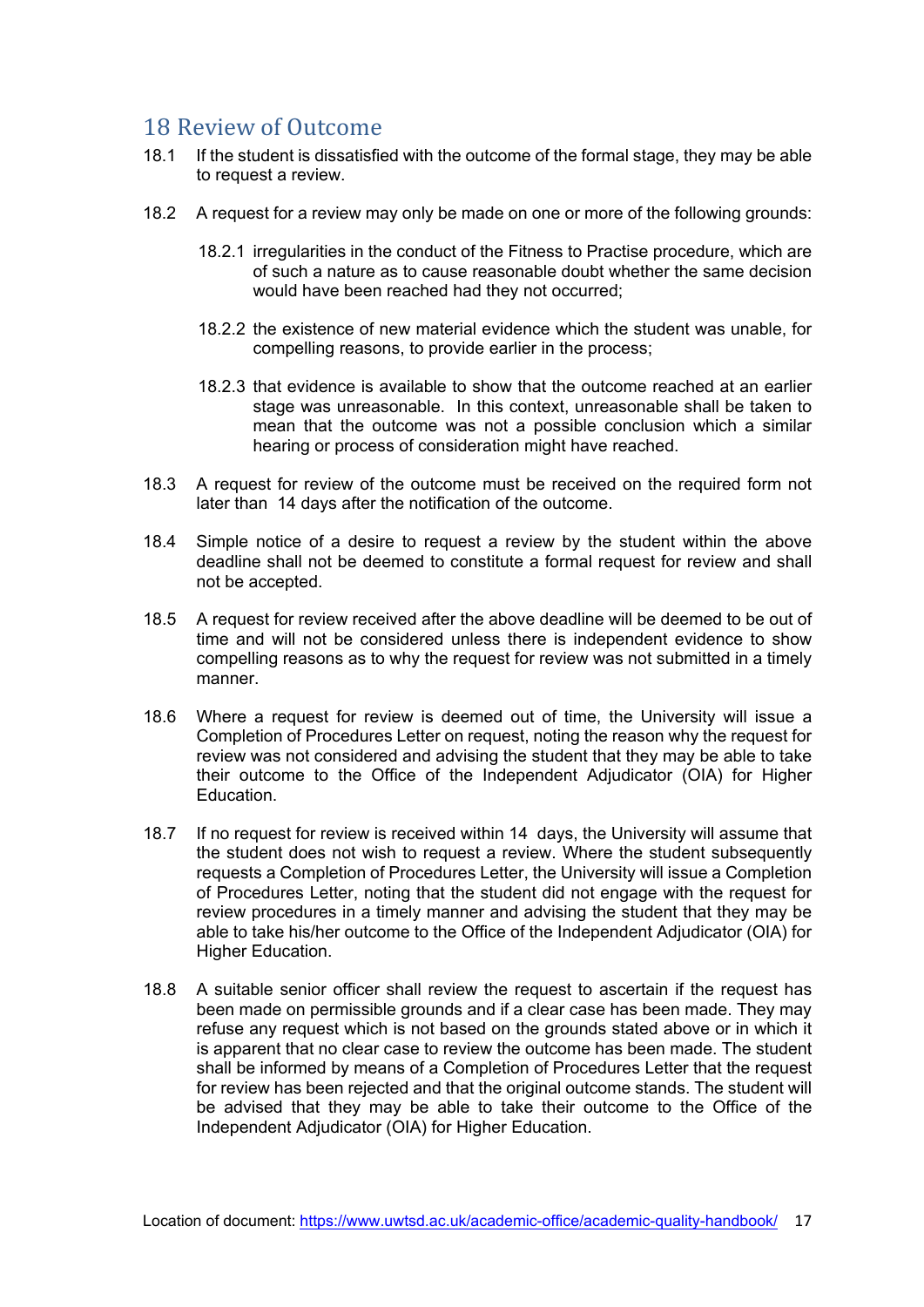- 18.9 If it is determined that the request has been made on permissible grounds and that a clear case for reviewing the outcome has been made, the senior officer shall consider the request.
- 18.10 In reaching a decision, the senior officer shall base their decision on the evidence of the student's submission together with any further evidence which they consider relevant. This review stage will not usually consider the issues afresh or involve a further investigation. No meeting will be held as part of the review process. A Formal Panel can only be held if the matter has been referred back to the formal stage for reconsideration
- 18.11 The senior officer shall be empowered to take one of the following decisions:

18.11.1 to uphold the outcome;

18.11.2 to refer the matter back to a Formal Panel;

18.11.3 to offer a modified outcome.

- 18.12 The decision of the senior officer shall be final, and the matter shall, therefore, be regarded as closed. There shall be no further discussion of the decision of the senior officer with the student or any other person. There shall be no right to request a further review of the outcome.
- 18.13 The decision of the senior officer shall be communicated to the student, normally within 28 days of receipt of the request for review by a revised outcome letter. If the review of outcome is rejected, the student will be advised, by means of a Completion of Procedures letter, that they may be able to take their outcome to the Office of the Independent Adjudicator (OIA) for Higher Education.
- 18.14 If on receipt of the revised Outcome Letter, if the student is dissatisfied with the outcome, the student may request a Completion of Procedures Letter be issued which will advise the student that they may be able to take his/her outcome to the Office of the Independent Adjudicator (OIA) for Higher Education.

### <span id="page-17-0"></span>19 Completion of Procedures and Independent Review

19.1 Complaints to the Office of the Independent Adjudicator (OIA) for Higher Education must be made within 12 months of the effective date of the Completion of Procedures Letter. The effective date of a Completion of Procedures Letter will normally be the date on which it is issued. Where a request for review is deemed out of time or where a Completion of Procedures Letter is requested more than 30 days after the notification of the final decision, the effective date of any Completion of Procedures Letter will normally be the date upon which the final decision was made. Full details of the procedure will be available from the OIA website: [www.oiahe.org.uk.](http://www.oiahe.org.uk/)

### <span id="page-17-1"></span>20 Confidentiality parameters

20.1 The University will be mindful of its obligations under relevant data protection regulations and the Equality Act 2010 in relation to any information shared about fitness to practise cases.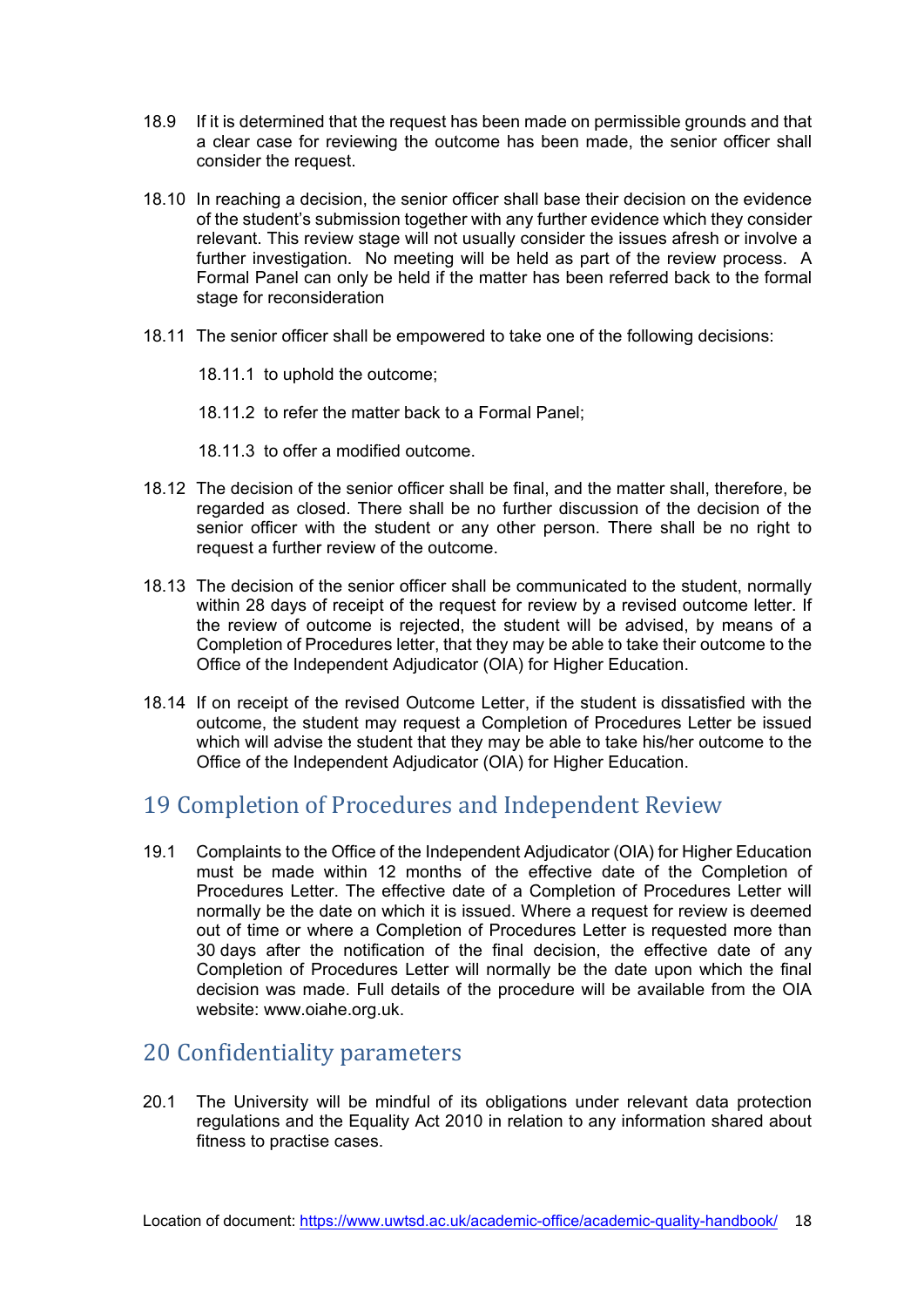- 20.2 All parties will be reminded of the confidentiality associated with the procedures outlined above. Information associated with the case will be disclosed to as few people as possible.
- 20.3 Witnesses will not normally be able to give evidence confidentially. Where witnesses indicate that they would like to give their information confidentially, normally their evidence will not be relied on.

### <span id="page-18-0"></span>21 Standard timelines

21.1 Throughout the policy, standard timelines are mentioned for key stages of the process. The University will, wherever possible, seek to adhere to the time limits outlined within these procedures, but in cases where there are special circumstances which require variance from specified time limits, the students and any other relevant parties will be advised of the reasons for this. Processes may need to be suspended.

| <b>Key stage</b>                                                                | <b>Standard timeline</b>                                                            |
|---------------------------------------------------------------------------------|-------------------------------------------------------------------------------------|
| Invitation to meetings                                                          | Notice provided not less than 2 days                                                |
| Completion of the initial risk<br>assessment process                            | Within seven days of the start of the risk<br>assessment process                    |
| Submission of appeal against<br>precautionary measures                          | Within seven days of the date issued on<br>the notice of the precautionary measures |
| Completion of investigative<br>process                                          | Within 40 days                                                                      |
| Notification of the outcomes of<br>non-complex Fitness to Practise<br>concerns  | Within seven days of the receipt of the<br>investigative findings                   |
| Proceed to panel notice for complex<br><b>Fitness to Practise concerns</b>      | Within seven days of the receipt of the<br>investigative findings                   |
| Information about the format of the<br>panel, membership, date and<br>venue     | Notice provided not less than fourteen<br>days in advance of the meeting            |
| Circulation of any documentation<br>associated with the meeting of the<br>panel | Notice provided not less than seven days<br>in advance of the meeting               |
| Notification in writing of the<br>outcome of a panel meeting                    | Within seven days                                                                   |
| Completion of the formal process                                                | Within 80 days of the allegation made<br>against the student                        |
| Appeal against an outcome                                                       | Within 14 days of the date of the notification<br>of the outcome                    |
| Notification of the receipt of the<br>appeal                                    | Within 7 days                                                                       |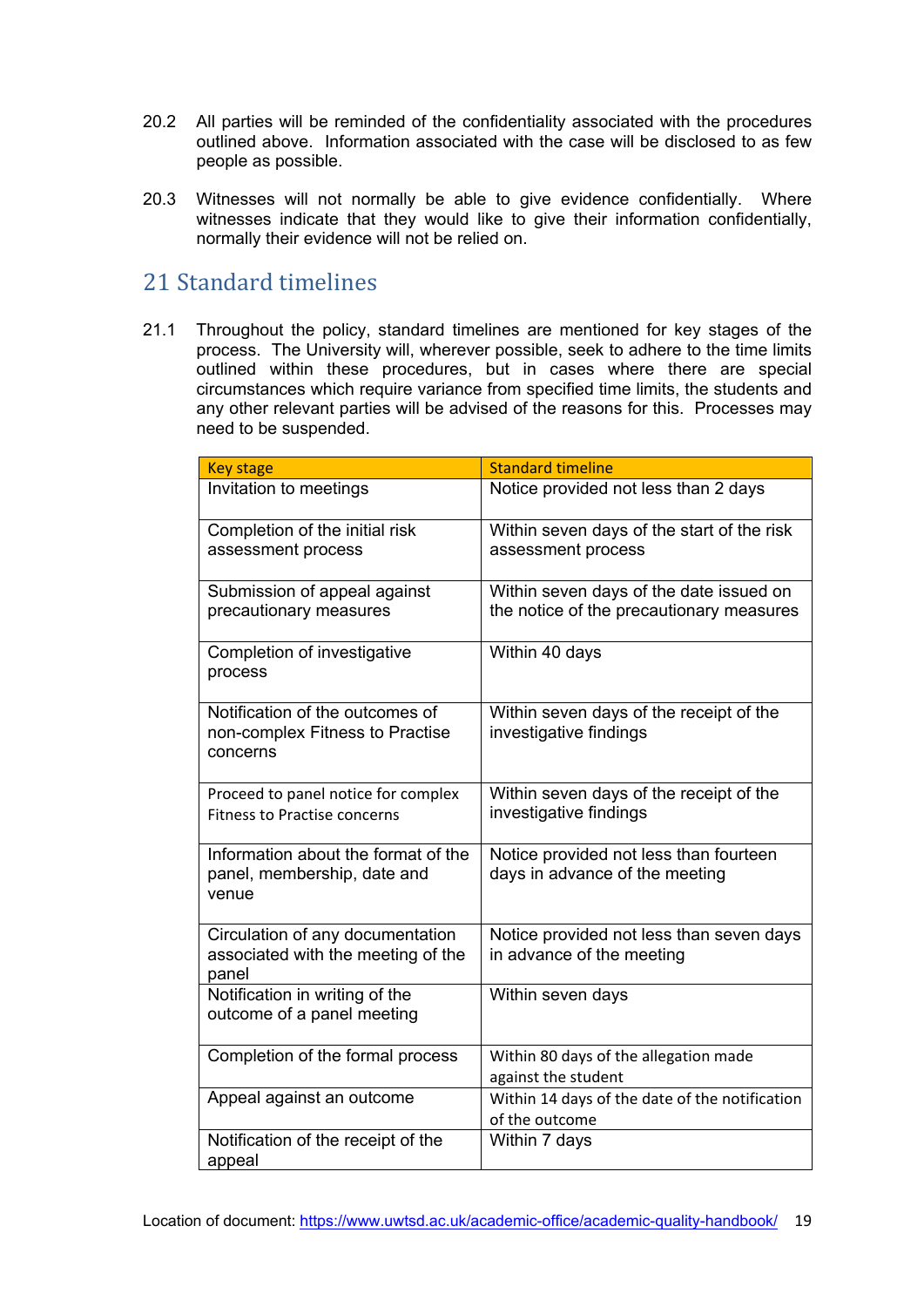| <b>Key stage</b>                  | <b>Standard timeline</b>                    |
|-----------------------------------|---------------------------------------------|
| Notification of the outcome of an | Within 28 days of the appeal being received |
| appeal                            |                                             |

## <span id="page-19-0"></span>22 Monitoring

22.1 A Student-facing Policies overview report will be submitted annually to Senate by the Associate Pro Vice-Chancellor (Academic Experience). This report will also monitor the effectiveness of the suite of policies.

## <span id="page-19-1"></span>23 Resource implications

| Implication | Detail                                                                                                                                                                                                               |
|-------------|----------------------------------------------------------------------------------------------------------------------------------------------------------------------------------------------------------------------|
| Finance     | Training for all University members of staff involved in Fitness<br>to Practise procedures (e.g. Case Officers, Chairs of Case<br>Review Panels, staff providing support, senior members of<br>staff, minute takers) |
| Staff       | No additional resource anticipated.                                                                                                                                                                                  |
| Assets      | There are no identified asset costs.                                                                                                                                                                                 |
| Partners    | See sections 3.3 and 18.3                                                                                                                                                                                            |
| Timescales  | Once approved the policy will be implemented immediately.<br>The policy will be regularly monitored to ensure<br>ongoing compliance with relevant legislation.                                                       |
| Leadership  | APVC (Academic Experience)                                                                                                                                                                                           |

## <span id="page-19-2"></span>24 Impact Assessment

| <b>Implication</b>                       | Impact considered<br>(Yes/No) | <b>Impact Identified</b>                                                                                                                                                                                                                                                                                                                                                               |
|------------------------------------------|-------------------------------|----------------------------------------------------------------------------------------------------------------------------------------------------------------------------------------------------------------------------------------------------------------------------------------------------------------------------------------------------------------------------------------|
| Legal                                    |                               | The policy identifies action taken if the<br>offence is also subject to criminal<br>proceedings / legal action.<br>The policy conforms with:<br>Contract and consumer law<br>Negligence (duty of care)<br>٠<br>The Human Rights Act 1998<br>٠<br>The Equality Act 2010<br>٠<br>Health and Safety at Work Act 1974<br>Natural Justice (fairness)<br>Data Protection Act 2018 (and GDPR) |
| Contribution<br>to<br>the Strategic Plan |                               | The policy aligns with the values expressed<br>in the Strategic Plan.                                                                                                                                                                                                                                                                                                                  |
| Risk analysis                            |                               | Policy compliance will mitigate the risk of<br>students entering professions for which they<br>are not Fit to Practise. It also mitigates<br>against complaints to the OIA and ICO.                                                                                                                                                                                                    |